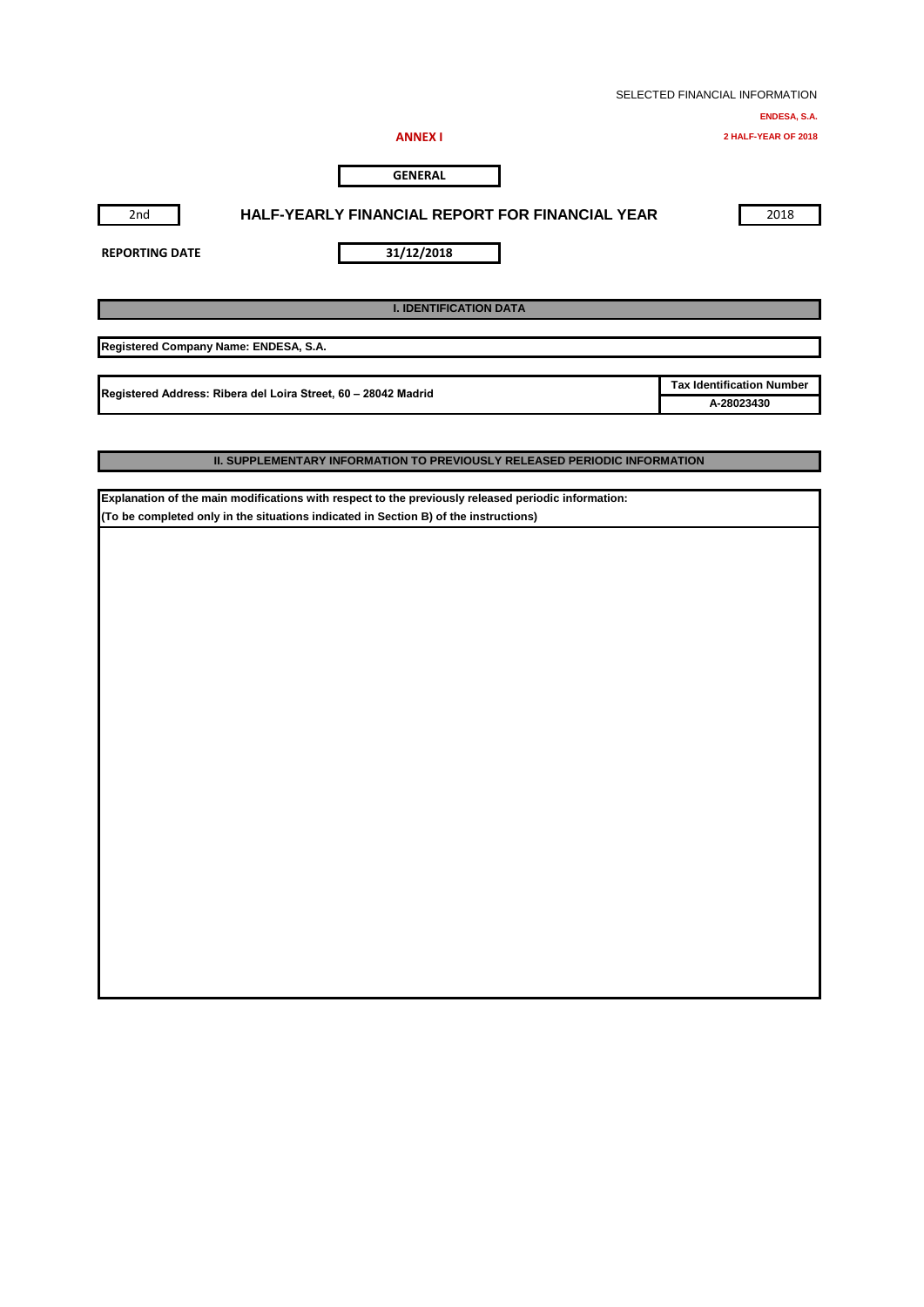**2 HALF-YEAR OF 2018**

### **IV. SELECTED FINANCIAL INFORMATION**

### 1. **INDIVIDUAL BALANCE SHEET (PREPARED USING PREVAILING NATIONAL ACCOUNTING STANDARDS) (1/2)**

| <b>Units: Thousand euros</b> | <b>ASSETS</b>                                            |    | <b>CURRENT</b><br><b>PERIOD</b><br>31/12/2018 | <b>PREVIOUS</b><br><b>PERIOD</b><br>31/12/2017 |
|------------------------------|----------------------------------------------------------|----|-----------------------------------------------|------------------------------------------------|
| A) NON-CURRENT ASSETS        |                                                          | 40 | 19,175,125                                    | 15,100,550                                     |
| 1.                           | Intangible assets:                                       | 30 | 117,293                                       | 124,386                                        |
|                              | a) Goodwill                                              | 31 |                                               |                                                |
|                              | b) Other intangible assets                               | 32 | 117,293                                       | 124,386                                        |
| 2.                           | Property, plant and equipment                            | 33 | 1,745                                         | 1,526                                          |
| 3.                           | Investment property                                      | 34 |                                               |                                                |
| 4.                           | Long-term investments in group companies and associates  | 35 | 18,894,147                                    | 14,802,737                                     |
| 5.                           | Long-term financial investments                          | 36 | 44,759                                        | 39,705                                         |
| 6.                           | Deferred tax assets                                      | 37 | 117,181                                       | 132,196                                        |
| 7.                           | Other non-current assets                                 | 38 |                                               |                                                |
| <b>B) CURRENT ASSETS</b>     |                                                          | 85 | 1,661,557                                     | 299,142                                        |
| 1.                           | Non-current assets held for sale                         | 50 |                                               |                                                |
| 2.                           | Inventories                                              | 55 |                                               |                                                |
| 3.                           | Trade and other receivables:                             | 60 | 135,483                                       | 158,682                                        |
|                              | a) Trade receivables                                     | 61 |                                               |                                                |
|                              | b) Other receivables                                     | 62 | 135,483                                       | 158,682                                        |
|                              | c) Current tax assets                                    | 63 |                                               |                                                |
| 4.                           | Short-term investments in group companies and associates | 64 | 1,454,625                                     | 95,198                                         |
| 5.                           | Short-term financial investments                         | 70 | 58,763                                        | 14,461                                         |
| 6.                           | Prepayments and accrued income                           | 71 | 111                                           | 404                                            |
| 7.                           | Cash and cash equivalents                                | 72 | 12,575                                        | 30,397                                         |
|                              |                                                          |    |                                               |                                                |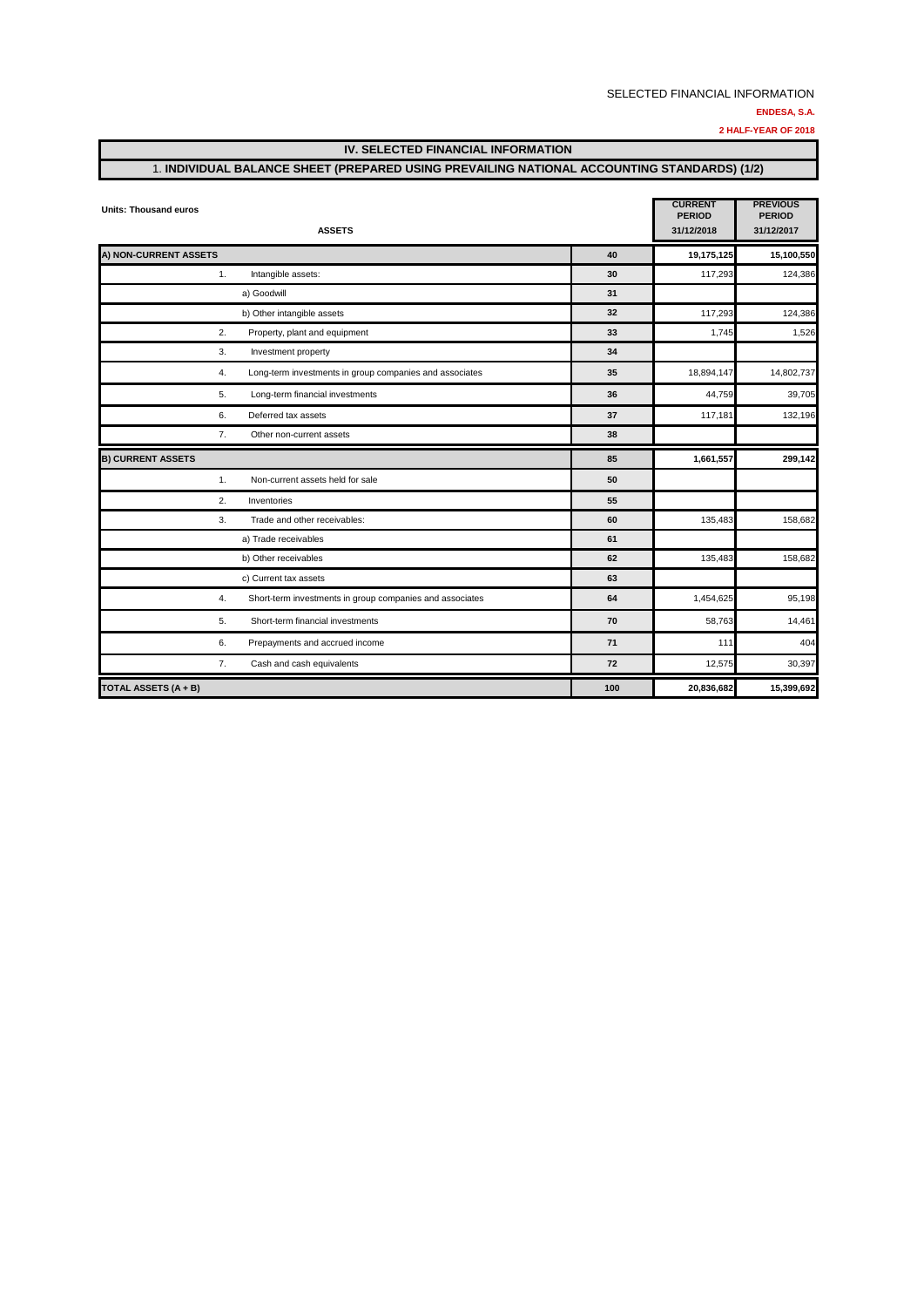**2 HALF-YEAR OF 2018**

### **IV. SELECTED FINANCIAL INFORMATION**

### 1. **INDIVIDUAL BALANCE SHEET (PREPARED USING PREVAILING NATIONAL ACCOUNTING STANDARDS) (2/2)**

| <b>Units: Thousand euros</b><br><b>EQUITY AND LIABILITIES</b>                 |     | <b>CURRENT</b><br><b>PERIOD</b><br>31/12/2018 | <b>PREVIOUS</b><br><b>PERIOD</b><br>31/12/2017 |
|-------------------------------------------------------------------------------|-----|-----------------------------------------------|------------------------------------------------|
| A) EQUITY (A.1 + A.2 + A.3)                                                   | 195 | 8,091,368                                     | 8,043,880                                      |
| A.1) CAPITAL AND RESERVES                                                     | 180 | 8,091,368                                     | 8,043,880                                      |
| 1.<br>Capital:                                                                | 171 | 1,270,503                                     | 1,270,503                                      |
| a) Authorised capital                                                         | 161 | 1,270,503                                     | 1,270,503                                      |
| b) Less: Uncalled capital                                                     | 162 |                                               |                                                |
| 2.<br>Share premium                                                           | 172 | 88,800                                        | 88,800                                         |
| 3.<br>Reserves                                                                | 173 | 1,445,076                                     | 1,445,251                                      |
| 4.<br>Less: Treasury stock                                                    | 174 |                                               |                                                |
| 5.<br>Profit and loss in prior periods                                        | 178 | 4,516,938                                     | 4,488,609                                      |
| 6.<br>Other shareholder contributions                                         | 179 | 319                                           | 319                                            |
| 7.<br>Profit (loss) for the period                                            | 175 | 1,510,858                                     | 1,491,524                                      |
| Less: Interim dividend<br>8.                                                  | 176 | (741, 126)                                    | (741, 126)                                     |
| 9.<br>Other equity instruments                                                | 177 |                                               |                                                |
| A.2) VALUATION ADJUSTMENTS                                                    | 188 |                                               |                                                |
| 1.<br>Available-for-sale financial assets                                     | 181 |                                               |                                                |
| 2.<br><b>Hedging transactions</b>                                             | 182 |                                               |                                                |
| 3.<br>Others                                                                  | 183 |                                               |                                                |
| A.3) GRANTS, DONATIONS AND BEQUESTS RECEIVED                                  | 194 |                                               |                                                |
| <b>B) NON-CURRENT LIABILITIES</b>                                             | 120 | 10,687,590                                    | 5,312,149                                      |
| 1.<br>Long-term provisions                                                    | 115 | 281,076                                       | 323,195                                        |
| 2.<br>Long-term debts:                                                        | 116 | 1,391,357                                     | 744,024                                        |
| a) Debt with financial institutions and bonds and other marketable securities | 131 | 1,387,130                                     | 731,259                                        |
| b) Other financial liabilities                                                | 132 | 4,227                                         | 12,765                                         |
| 3.<br>Long-term payables to group companies and associates                    | 117 | 8,981,629                                     | 4,211,396                                      |
| 4.<br>Deferred tax liabilities                                                | 118 | 33,528                                        | 33,534                                         |
| 5.<br>Other non-current liabilities                                           | 135 |                                               |                                                |
| 6.<br>Long-term accrual accounts                                              | 119 |                                               |                                                |
| C) CURRENT LIABILITIES                                                        | 130 | 2,057,724                                     | 2,043,663                                      |
| 1.<br>Liabilities associated with non-current assets held for sale            | 121 |                                               |                                                |
| 2.<br>Short-term provisions                                                   | 122 | 59,709                                        | 53,503                                         |
| 3.<br>Short-term debts:                                                       | 123 | 284,388                                       | 276,742                                        |
| a) Debt with financial institutions and bonds and other marketable securities | 133 | 49,610                                        | 18,707                                         |
| b) Other financial liabilities                                                | 134 | 234,778                                       | 258,035                                        |
| 4.<br>Short-term payables to group companies and associates                   | 129 | 1,575,449                                     | 1,521,831                                      |
| 5.<br>Trade and other payables:                                               | 124 | 137,986                                       | 191,395                                        |
| a) Suppliers                                                                  | 125 |                                               |                                                |
| b) Other payables                                                             | 126 | 137,986                                       | 191,395                                        |
| c) Current tax liabilities                                                    | 127 |                                               |                                                |
| 6.<br>Other current liabilities                                               | 136 |                                               |                                                |
| 7.<br>Current accrual accounts                                                | 128 | 192                                           | 192                                            |
| TOTAL EQUITY AND LIABILITIES (A + B + C)                                      | 200 | 20,836,682                                    | 15,399,692                                     |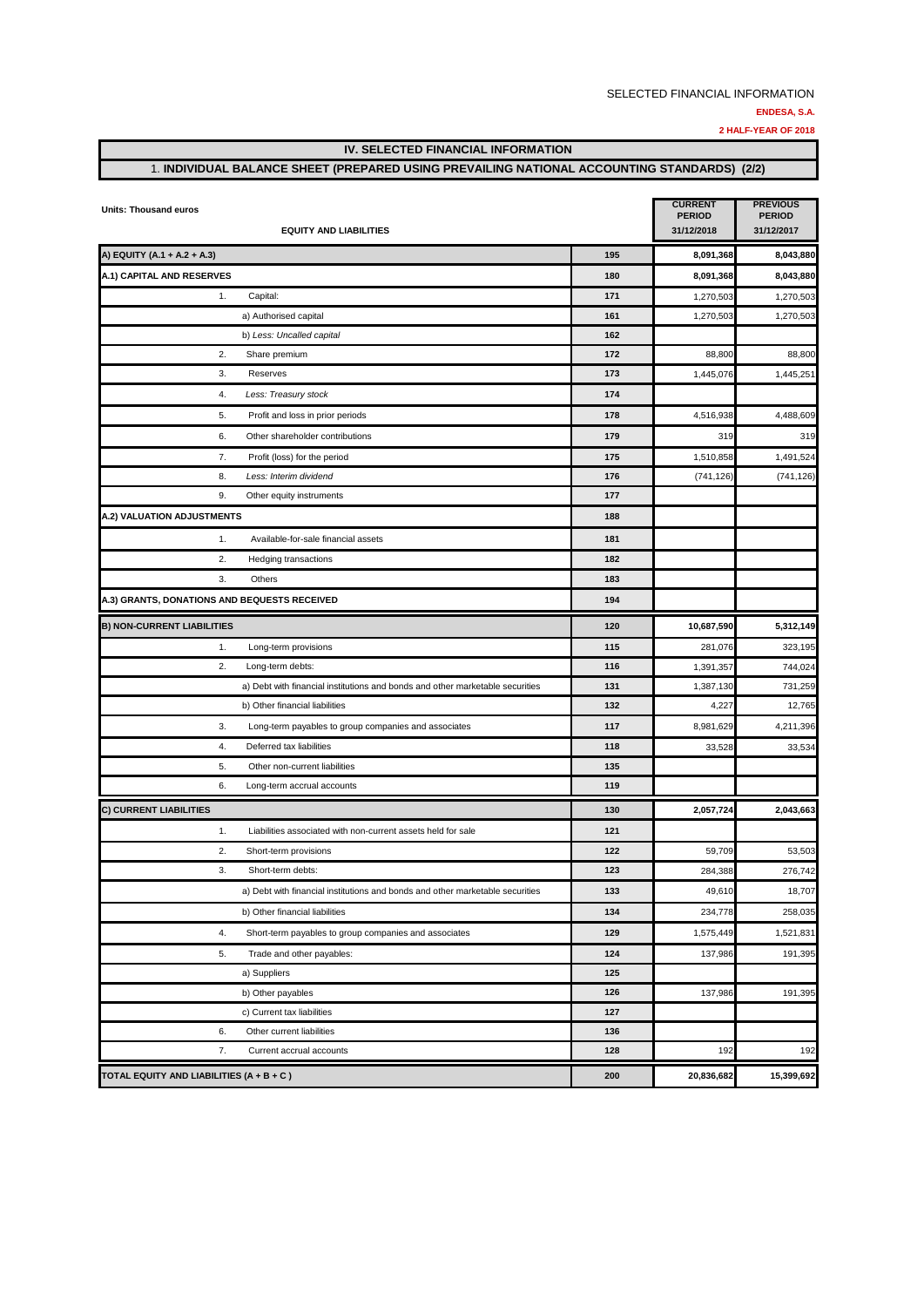**2 HALF-YEAR OF 2018**

**IV. SELECTED FINANCIAL INFORMATION**

### **2. INDIVIDUAL PROFIT AND LOSS STATEMENT (PREPARED USING PREVAILING NATIONAL ACCOUNTING STANDARDS)**

| <b>Units: Thousand euros</b> |                                                                          |     | PRESENT CURR.<br><b>PERIOD</b><br>(2nd HALF YEAR) | PREVIOUS CURR.<br><b>PERIOD</b><br>(2nd HALF YEAR) | <b>CURRENT</b><br><b>CUMULATIVE</b><br>31/12/2018 | <b>PREVIOUS</b><br><b>CUMULATIVE</b><br>31/12/2017 |
|------------------------------|--------------------------------------------------------------------------|-----|---------------------------------------------------|----------------------------------------------------|---------------------------------------------------|----------------------------------------------------|
| $(+)$                        | Revenue                                                                  | 205 | 1,497,175                                         | 1,281,124                                          | 1,968,959                                         | 1,763,437                                          |
| $(+/-)$                      | Change in inventories of finished products and work in<br>progress       | 206 |                                                   |                                                    |                                                   |                                                    |
| $(+)$                        | Own work capitalised                                                     | 207 |                                                   |                                                    |                                                   | 510                                                |
| $(-)$                        | Supplies                                                                 | 208 | 519                                               | 2,936                                              | 476                                               | (685)                                              |
| $(+)$                        | Other operating revenue                                                  | 209 | 3,257                                             | 9,160                                              | 8,461                                             | 16,962                                             |
| $(-)$                        | Personnel expenses                                                       | 217 | (85, 386)                                         | (74, 443)                                          | (159, 180)                                        | (145, 512)                                         |
| $(\cdot)$                    | Other operating expenses                                                 | 210 | (110, 700)                                        | (126, 613)                                         | (214, 802)                                        | (224, 757)                                         |
| $(-)$                        | Depreciation and amortisation charge                                     | 211 | (18,570)                                          | (14,079)                                           | (33,969)                                          | (28, 650)                                          |
| $(+)$                        | Allocation of grants for non-financial assets and other grants           | 212 |                                                   |                                                    |                                                   |                                                    |
| $(+)$                        | Reversal of provisions                                                   | 213 | (9,890)                                           | 279                                                | 2.957                                             | 279                                                |
| $(+/-)$                      | Impairment and gain (loss) on disposal of non-current assets             | 214 | (4)                                               | 40                                                 | 63                                                | 40                                                 |
| $(+/-)$                      | Other profit (loss)                                                      | 215 |                                                   | 221,992                                            |                                                   | 222,032                                            |
| $=$                          | <b>OPERATING PROFIT (LOSS)</b>                                           | 245 | 1,276,405                                         | 1,300,396                                          | 1,572,965                                         | 1,603,656                                          |
| $(+)$                        | Finance income                                                           | 250 | 9,432                                             | 19,580                                             | 14,769                                            | 28,026                                             |
| $(\cdot)$                    | Finance costs                                                            | 251 | (66, 154)                                         | (72, 207)                                          | (128, 293)                                        | (145, 044)                                         |
| $(+/-)$                      | Changes in fair value of financial instruments                           | 252 | (97)                                              | 767                                                | (1,883)                                           | 1,505                                              |
| $(+/-)$                      | Exchange differences                                                     | 254 | 855                                               | 17,001                                             | 3,308                                             | (746)                                              |
| $(+/-)$                      | Impairment and gain (loss) on disposal of financial<br>instruments       | 255 |                                                   |                                                    |                                                   |                                                    |
| $=$                          | <b>NET FINANCE INCOME (COSTS)</b>                                        | 256 | (55, 964)                                         | (34, 859)                                          | (112,099)                                         | (116, 259)                                         |
| $=$                          | PROFIT (LOSS) BEFORE TAX                                                 | 265 | 1,220,441                                         | 1,265,537                                          | 1,460,866                                         | 1,487,397                                          |
| $(+/-)$                      | Income tax expense                                                       | 270 | 29,373                                            | (27, 341)                                          | 49,992                                            | 4,127                                              |
| $=$                          | PROFIT (LOSS) FOR THE PERIOD FROM CONTINUING<br><b>ACTIVITIES</b>        | 280 | 1,249,814                                         | 1,238,196                                          | 1,510,858                                         | 1,491,524                                          |
|                              |                                                                          |     |                                                   |                                                    |                                                   |                                                    |
| $(+/-)$                      | Profit (loss) for the period from discontinued operations, net<br>of tax | 285 |                                                   |                                                    |                                                   |                                                    |
|                              |                                                                          |     |                                                   |                                                    |                                                   |                                                    |
| $=$                          | PROFIT (LOSS) FOR THE PERIOD                                             | 300 | 1,249,814                                         | 1,238,196                                          | 1,510,858                                         | 1,491,524                                          |

| <b>EARNINGS PER SHARE</b> |     |              | Amount       | Amount       | Amount       |
|---------------------------|-----|--------------|--------------|--------------|--------------|
|                           |     | (X.XX euros) | (X.XX euros) | (X.XX euros) | (X.XX euros) |
| Basic                     | 290 | 1.18         | 1.17         | 1.43         | 1.41         |
| Diluted                   | 295 | 1.18         | 1.17         | 1.43         | 1.41         |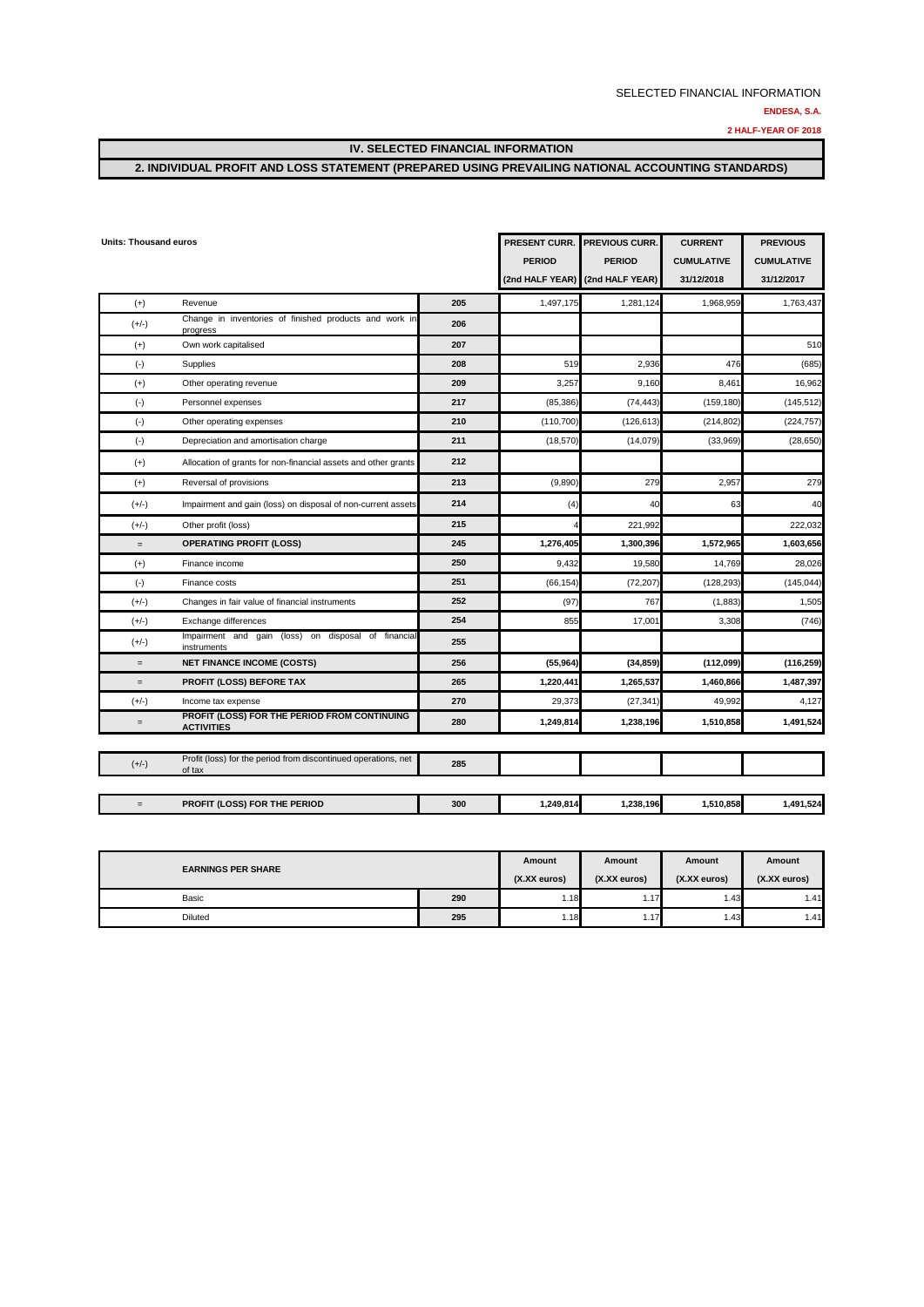**2 HALF-YEAR OF 2018**

| IV. SELECTED FINANCIAL INFORMATION                          |                                   |
|-------------------------------------------------------------|-----------------------------------|
| <b>3. INDIVIDUAL STATEMENT OF CHANGES IN EQUITY</b>         |                                   |
| INDIVIDUAL STATEMENT OF RECOGNISED INCOME AND EXPENSE<br>a) |                                   |
| (PREPARED USING PREVAILING NATIONAL ACCOUNTING STANDARDS)   |                                   |
|                                                             |                                   |
| Units: Thousand euros                                       | <b>PREVIOUS</b><br><b>CURRENT</b> |

|    | UIIIIS: THUUSAHU BUTUS                                          |     | <b>CURRENI</b><br><b>PERIOD</b><br>31/12/2018 | PREVIOUS<br><b>PERIOD</b><br>31/12/2017 |
|----|-----------------------------------------------------------------|-----|-----------------------------------------------|-----------------------------------------|
| A) | PROFIT (LOSS) FOR THE PERIOD (from the profit and loss account) | 305 | 1,510,858                                     | 1,491,524                               |
| B) | INCOME AND EXPENSE RECOGNISED DIRECTLY IN EQUITY                | 310 | 175                                           | 3,025                                   |
|    | From measurement of financial instruments:<br>1.                | 320 |                                               |                                         |
|    | a) Available-for-sale financial assets                          | 321 |                                               |                                         |
|    | b) Other income/(expenses)                                      | 323 |                                               |                                         |
|    | From cash flow hedges<br>2.                                     | 330 |                                               |                                         |
|    | Grants, donations and bequests received<br>3.                   | 340 |                                               |                                         |
|    | From actuarial gains and losses and other adjustments<br>4.     | 344 | 233                                           | 4,034                                   |
|    | Other income and expense recognised directly in equity<br>5.    | 343 |                                               |                                         |
|    | Tax effect<br>6.                                                | 345 | (58)                                          | (1,009)                                 |
| C) | TRANSFERS TO PROFIT OR LOSS                                     | 350 |                                               |                                         |
|    | From measurement of financial instruments:<br>1.                | 355 |                                               |                                         |
|    | a) Available-for-sale financial assets                          | 356 |                                               |                                         |
|    | b) Other income/(expenses)                                      | 358 |                                               |                                         |
|    | From cash flow hedges<br>2.                                     | 360 |                                               |                                         |
|    | Grants, donations and bequests received<br>3.                   | 366 |                                               |                                         |
|    | Other income and expense recognised directly in equity<br>4.    | 365 |                                               |                                         |
|    | Tax effect<br>5.                                                | 370 |                                               |                                         |
|    | TOTAL RECOGNISED INCOME/(EXPENSE) FOR THE PERIOD (A + B + C)    | 400 | 1,511,033                                     | 1,494,549                               |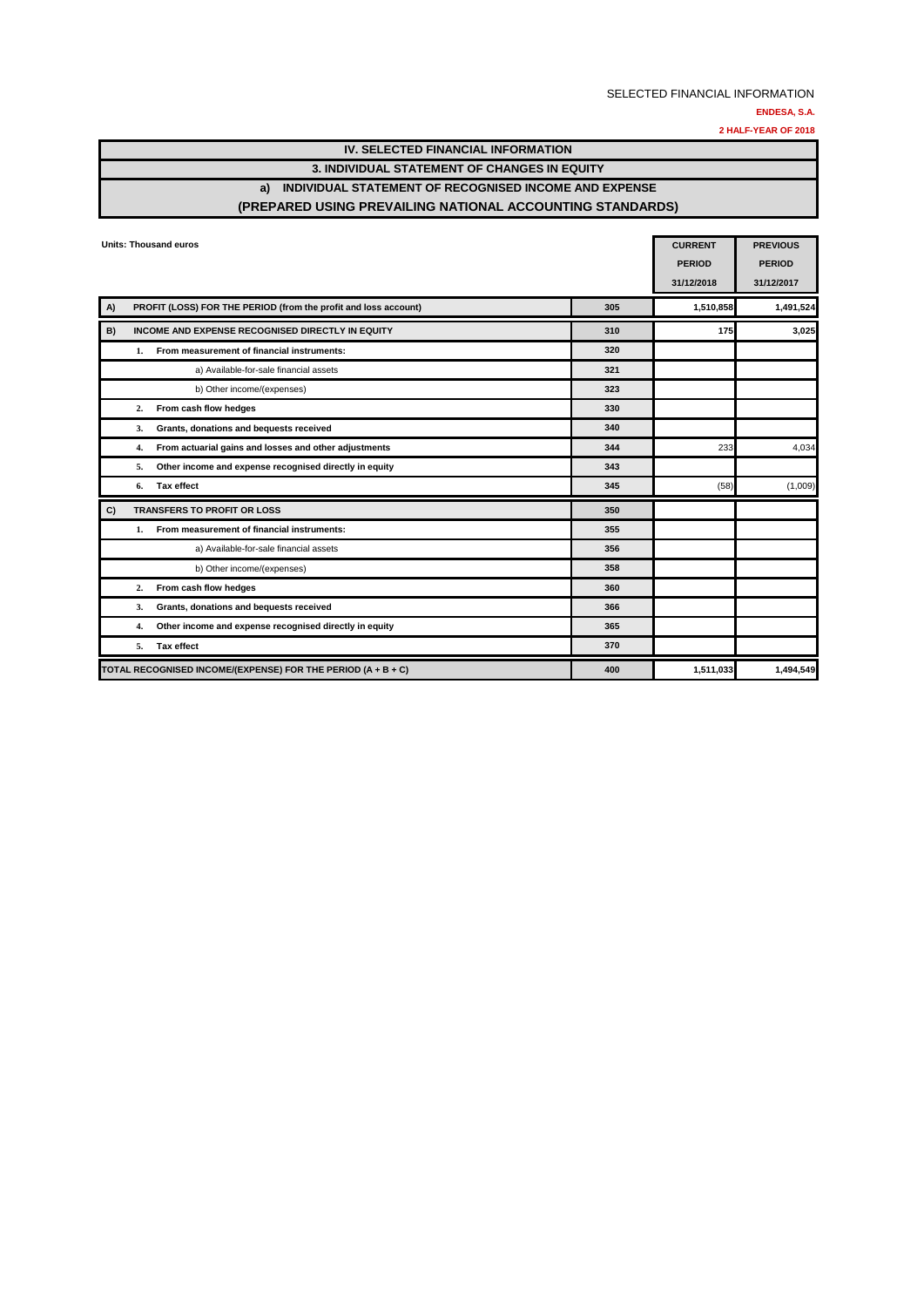| IV. SELECTED FINANCIAL INFORMATION                        |
|-----------------------------------------------------------|
| 3. INDIVIDUAL STATEMENT OF CHANGES IN EQUITY              |
| B. INDIVIDUAL STATEMENT OF TOTAL CHANGES IN EQUITY (1/2)  |
| (PREPARED USING PREVAILING NATIONAL ACCOUNTING STANDARDS) |

| <b>Units: Thousand euros</b>                                         |      |           | <b>Capital and Reserves</b>   |                       | <b>Grants, donations</b>        |                             |                          |                          |                     |
|----------------------------------------------------------------------|------|-----------|-------------------------------|-----------------------|---------------------------------|-----------------------------|--------------------------|--------------------------|---------------------|
| <b>CURRENT PERIOD</b>                                                |      | Capital   | Share premium<br>and Reserves | <b>Treasury stock</b> | Profit (loss) for<br>the period | Other equity<br>instruments | Valuation<br>adjustments | and bequests<br>received | <b>Total Equity</b> |
| Opening balance at 01/01/2018                                        | 3010 | 1,270,503 | 5,281,853                     |                       | 1,491,524                       |                             |                          |                          | 8,043,880           |
| Adjustments for changes in accounting policy                         | 3011 |           |                               |                       |                                 |                             |                          |                          |                     |
| Adjustment for errors                                                | 3012 |           |                               |                       |                                 |                             |                          |                          |                     |
| <b>Adjusted opening balance</b>                                      | 3015 | 1,270,503 | 5,281,853                     |                       | 1,491,524                       |                             |                          |                          | 8,043,880           |
| I. Total recognised income/(expense) in<br>the period                | 3020 |           | 175                           |                       | 1,510,858                       |                             |                          |                          | 1,511,033           |
| II. Transactions with shareholders or<br>owners                      | 3025 |           | (1,463,545)                   |                       |                                 |                             |                          |                          | (1,463,545)         |
| Capital increases/ (reductions)                                      | 3026 |           |                               |                       |                                 |                             |                          |                          |                     |
| Conversion of financial liabilities into<br>$\overline{2}$<br>equity | 3027 |           |                               |                       |                                 |                             |                          |                          |                     |
| Distribution of dividends<br>3.                                      | 3028 |           | (1,463,545)                   |                       |                                 |                             |                          |                          | (1,463,545)         |
| 4. Net trading with treasury stock                                   | 3029 |           |                               |                       |                                 |                             |                          |                          |                     |
| Increases/ (reductions) for business<br>5.<br>combinations           | 3030 |           |                               |                       |                                 |                             |                          |                          |                     |
| 6. Other transactions with shareholders or<br>owners                 | 3032 |           |                               |                       |                                 |                             |                          |                          |                     |
| III. Other changes in equity                                         | 3035 |           | 1,491,524                     |                       | (1, 491, 524)                   |                             |                          |                          |                     |
| 1. Equity-settled share-based payment                                | 3036 |           |                               |                       |                                 |                             |                          |                          |                     |
| 2. Transfers between equity accounts                                 | 3037 |           | 1,491,524                     |                       | (1,491,524)                     |                             |                          |                          |                     |
| 3. Other changes                                                     | 3038 |           |                               |                       |                                 |                             |                          |                          |                     |
| Closing balance at 31/12/2018                                        | 3040 | 1,270,503 | 5,310,007                     |                       | 1,510,858                       |                             |                          |                          | 8,091,368           |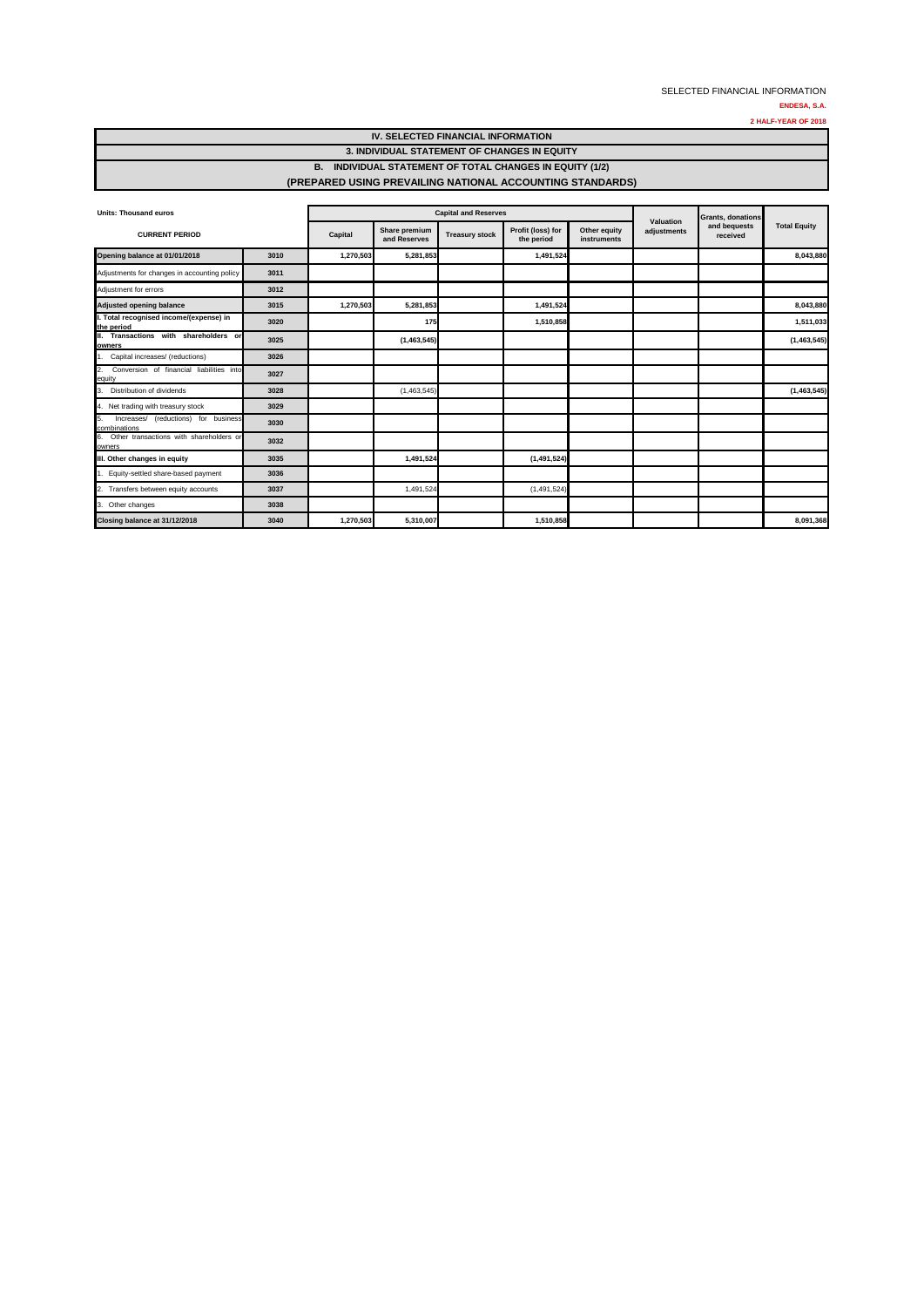| IV. SELECTED FINANCIAL INFORMATION                              |
|-----------------------------------------------------------------|
| 3. INDIVIDUAL STATEMENT OF CHANGES IN EQUITY                    |
| <b>B. INDIVIDUAL STATEMENT OF TOTAL CHANGES IN EQUITY (2/2)</b> |
| (PREPARED USING PREVAILING NATIONAL ACCOUNTING STANDARDS)       |

| <b>Units: Thousand euros</b>                                          |      |           | <b>Capital and Reserves</b>   |                       |                                 | Valuation                   | <b>Grants, donations</b> | <b>Total Equity</b> |                          |
|-----------------------------------------------------------------------|------|-----------|-------------------------------|-----------------------|---------------------------------|-----------------------------|--------------------------|---------------------|--------------------------|
| <b>PREVIOUS PERIOD</b>                                                |      | Capital   | Share premium<br>and Reserves | <b>Treasury stock</b> | Profit (loss) for<br>the period | Other equity<br>instruments | adjustments              |                     | and bequests<br>received |
| 01/01/2017<br>Opening<br>balance<br>at<br>(comparative period)        | 3050 | 1,270,503 | 5,271,198                     |                       | 1,418,946                       |                             |                          |                     | 7,960,647                |
| Adjustments for changes in accounting policy                          | 3051 |           |                               |                       |                                 |                             |                          |                     |                          |
| Adjustment for errors                                                 | 3052 |           |                               |                       |                                 |                             |                          |                     |                          |
| Adjusted opening balance (comparative<br>period)                      | 3055 | 1,270,503 | 5,271,198                     |                       | 1,418,946                       |                             |                          |                     | 7,960,647                |
| I. Total recognised income/(expense) in<br>the period                 | 3060 |           | 3,025                         |                       | 1,491,524                       |                             |                          |                     | 1,494,549                |
| II. Transactions with shareholders or<br>owners                       | 3065 |           | (1, 411, 316)                 |                       |                                 |                             |                          |                     | (1, 411, 316)            |
| Capital increases/ (reductions)                                       | 3066 |           |                               |                       |                                 |                             |                          |                     |                          |
| Conversion of financial liabilities into<br>2.<br>equity              | 3067 |           |                               |                       |                                 |                             |                          |                     |                          |
| Distribution of dividends<br>3.                                       | 3068 |           | (1, 411, 316)                 |                       |                                 |                             |                          |                     | (1, 411, 316)            |
| Net trading with treasury stock<br>14.                                | 3069 |           |                               |                       |                                 |                             |                          |                     |                          |
| Increases/ (reductions) for business<br>5.<br>combinations            | 3070 |           |                               |                       |                                 |                             |                          |                     |                          |
| Other transactions with shareholders or<br><b>6.</b><br>owners        | 3072 |           |                               |                       |                                 |                             |                          |                     |                          |
| III. Other changes in equity                                          | 3075 |           | 1,418,946                     |                       | (1, 418, 946)                   |                             |                          |                     |                          |
| Equity-settled share-based payment                                    | 3076 |           |                               |                       |                                 |                             |                          |                     |                          |
| Transfers between equity accounts<br>2.                               | 3077 |           | 1,418,946                     |                       | (1, 418, 946)                   |                             |                          |                     |                          |
| 3. Other changes                                                      | 3078 |           |                               |                       |                                 |                             |                          |                     |                          |
| balance<br>31/12/2017<br><b>Closing</b><br>at<br>(comparative period) | 3080 | 1,270,503 | 5,281,853                     |                       | 1,491,524                       |                             |                          |                     | 8,043,880                |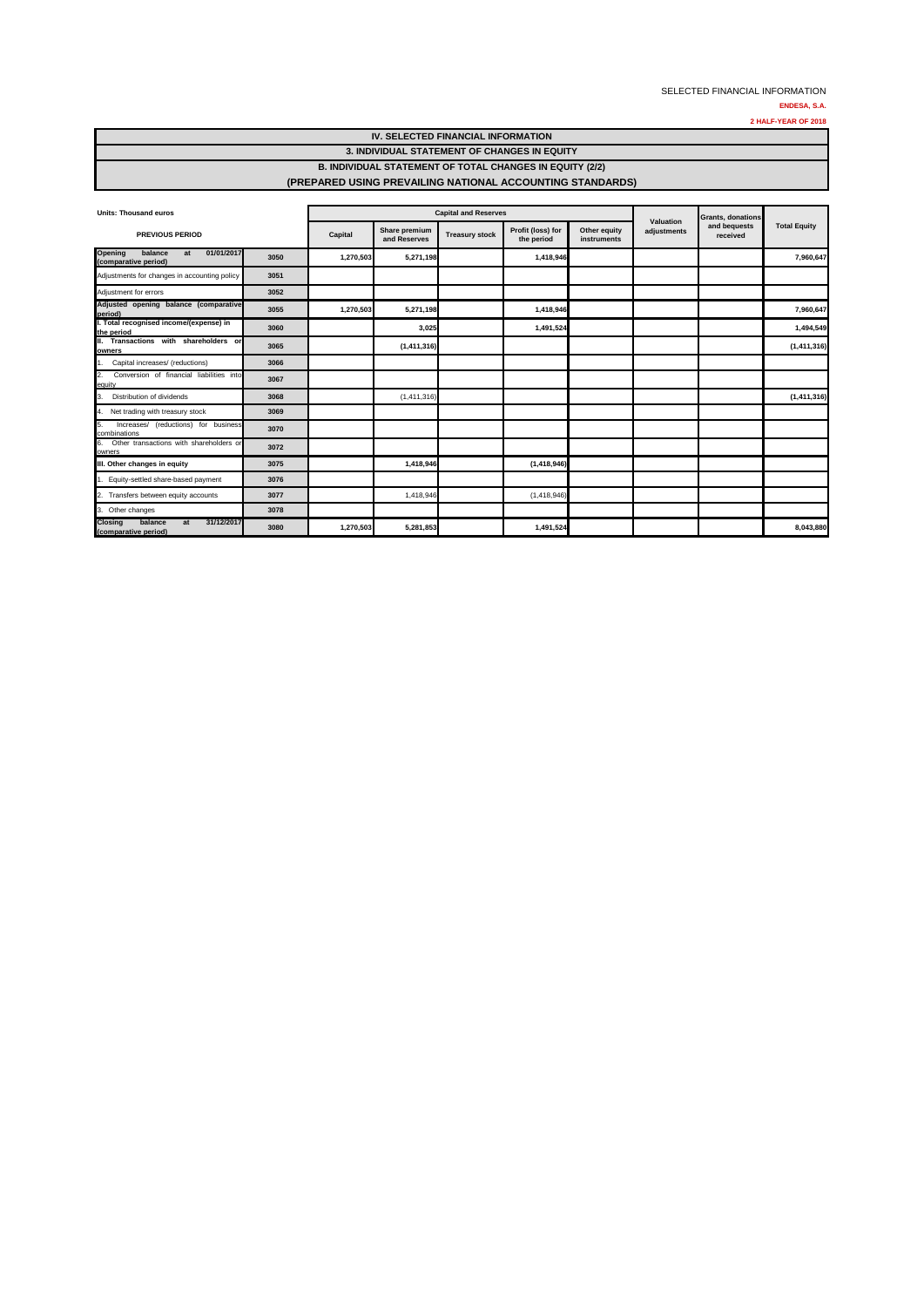**2 HALF-YEAR OF 2018**

**IV. SELECTED FINANCIAL INFORMATION**

#### **4. INDIVIDUAL STATEMENT OF CASH FLOWS**

### **(PREPARED USING PREVAILING NATIONAL ACCOUNTING STANDARDS)**

| <b>Units: Thousand euros</b> |                                                                          |     | <b>CURRENT</b><br><b>PERIOD</b><br>31/12/2018 | <b>PREVIOUS</b><br><b>PERIOD</b><br>31/12/2017 |
|------------------------------|--------------------------------------------------------------------------|-----|-----------------------------------------------|------------------------------------------------|
| A)                           | CASH FLOWS FROM OPERATING ACTIVITIES $(1 + 2 + 3 + 4)$                   | 435 | 105,116                                       | 1,548,704                                      |
| 1.                           | Profit (loss) before tax                                                 | 405 | 1,460,866                                     | 1,487,397                                      |
| 2.                           | Adjustments to profit (loss):                                            | 410 | (1,534,448)                                   | (1, 352, 955)                                  |
| $^{(+)}$                     | Depreciation and amortisation charge                                     | 411 | 33,969                                        | 28,650                                         |
| $(+/-)$                      | Other net adjustments to profit (loss)                                   | 412 | (1,568,417)                                   | (1,381,605)                                    |
| 3.                           | Changes in working capital                                               | 415 | (28, 233)                                     | (10, 923)                                      |
| 4.                           | Other cash flows from operating activities:                              | 420 | 206,931                                       | 1,425,185                                      |
| $(\cdot)$                    | Interest paid                                                            | 421 | (133, 271)                                    | (132, 011)                                     |
| $^{(+)}$                     | Dividends received                                                       | 422 | 324,018                                       | 1,503,079                                      |
| $^{(+)}$                     | Interest received                                                        | 423 | 15,500                                        | 6,155                                          |
| $(+/-)$                      | Income tax recovered/(paid)                                              | 430 | 45,648                                        | 99,295                                         |
| (+/-)                        | Other sums received/(paid) from operating activities                     | 425 | (44, 964)                                     | (51, 333)                                      |
| B)                           | CASH FLOWS FROM INVESTING ACTIVITIES (1 + 2)                             | 460 | (4, 124, 358)                                 | (23, 630)                                      |
| 1.                           | Payments for investments:                                                | 440 | (4, 135, 400)                                 | (31, 285)                                      |
| $(\cdot)$                    | Group companies, associates and business units                           | 441 | (4, 100, 060)                                 |                                                |
| $(\cdot)$                    | Property, plant and equipment, intangible assets and investment property | 442 | (29, 169)                                     | (31, 109)                                      |
| $(\cdot)$                    | Other financial assets                                                   | 443 | (6, 171)                                      | (124)                                          |
| $(\cdot)$                    | Non-current assets and liabilities classified as held-for-sale           | 459 |                                               |                                                |
| $(\cdot)$                    | Other assets                                                             | 444 |                                               | (52)                                           |
| 2.                           | Proceeds from sale of investments                                        | 450 | 11,042                                        | 7,655                                          |
| $(+)$                        | Group companies, associates and business units                           | 451 |                                               |                                                |
| $^{(+)}$                     | Property, plant and equipment, intangible assets and investment property | 452 | 95                                            |                                                |
| $^{(+)}$                     | Other financial assets                                                   | 453 | 10,947                                        | 7,655                                          |
| $^{(+)}$                     | Non-current assets and liabilities classified as held-for-sale           | 461 |                                               |                                                |
| $(+)$                        | Other assets                                                             | 454 |                                               |                                                |
| C)                           | CASH FLOWS FROM FINANCING ACTIVITIES (1 + 2 + 3)                         | 490 | 4,001,420                                     | (1,516,127)                                    |
| 1.                           | Sums received/(paid) in respect of equity instruments                    | 470 |                                               |                                                |
| $^{(+)}$                     | Issuance                                                                 | 471 |                                               |                                                |
| $(\cdot)$                    | Redemption                                                               | 472 |                                               |                                                |
| $(\cdot)$                    | Acquisition                                                              | 473 |                                               |                                                |
| $^{(+)}$                     | Disposal                                                                 | 474 |                                               |                                                |
| $(+)$                        | Grants, donations and bequests received                                  | 475 |                                               |                                                |
| 2.                           | Sums received/(paid) in respect of financial liability instruments:      | 480 | 5,464,615                                     | (104, 811)                                     |
| $^{(+)}$                     | Issuance                                                                 | 481 | 5,480,542                                     | 304,837                                        |
| $(\cdot)$                    | Repayment and redemption                                                 | 482 | (15, 927)                                     | (409, 648)                                     |
| 3.                           | Payment of dividends and remuneration on other equity instruments        | 485 | (1,463,195)                                   | (1,411,316)                                    |
| D)                           | EFFECT OF FOREIGN EXCHANGE RATE CHANGES                                  | 492 |                                               |                                                |
| E)                           | NET INCREASE/(DECREASE) IN CASH AND CASH EQUIVALENTS (A + B + C + D)     | 495 | (17, 822)                                     | 8,947                                          |
| F)                           | CASH AND CASH EQUIVALENTS AT THE START OF THE PERIOD                     | 499 | 30,397                                        | 21,450                                         |
| G)                           | CASH AND CASH EQUIVALENTS AT THE END OF THE PERIOD (E + F)               | 500 | 12,575                                        | 30,397                                         |

|          | COMPONENTS OF CASH AND CASH EQUIVALENTS AT THE END OF THE PERIOD |     | <b>CURRENT</b><br><b>PERIOD</b><br>31/12/2018 | <b>PREVIOUS</b><br><b>PERIOD</b><br>31/12/2017 |
|----------|------------------------------------------------------------------|-----|-----------------------------------------------|------------------------------------------------|
| $^{(+)}$ | Cash on hand and at banks                                        | 550 | 12.575                                        | 30.397                                         |
| $(+)$    | Other financial assets                                           | 552 |                                               |                                                |
|          | Less: Bank overdrafts repayable on demand                        | 553 |                                               |                                                |
|          | TOTAL CASH AND CASH EQUIVALENTS AT THE END OF THE PERIOD         | 600 | 12.575                                        | 30.397                                         |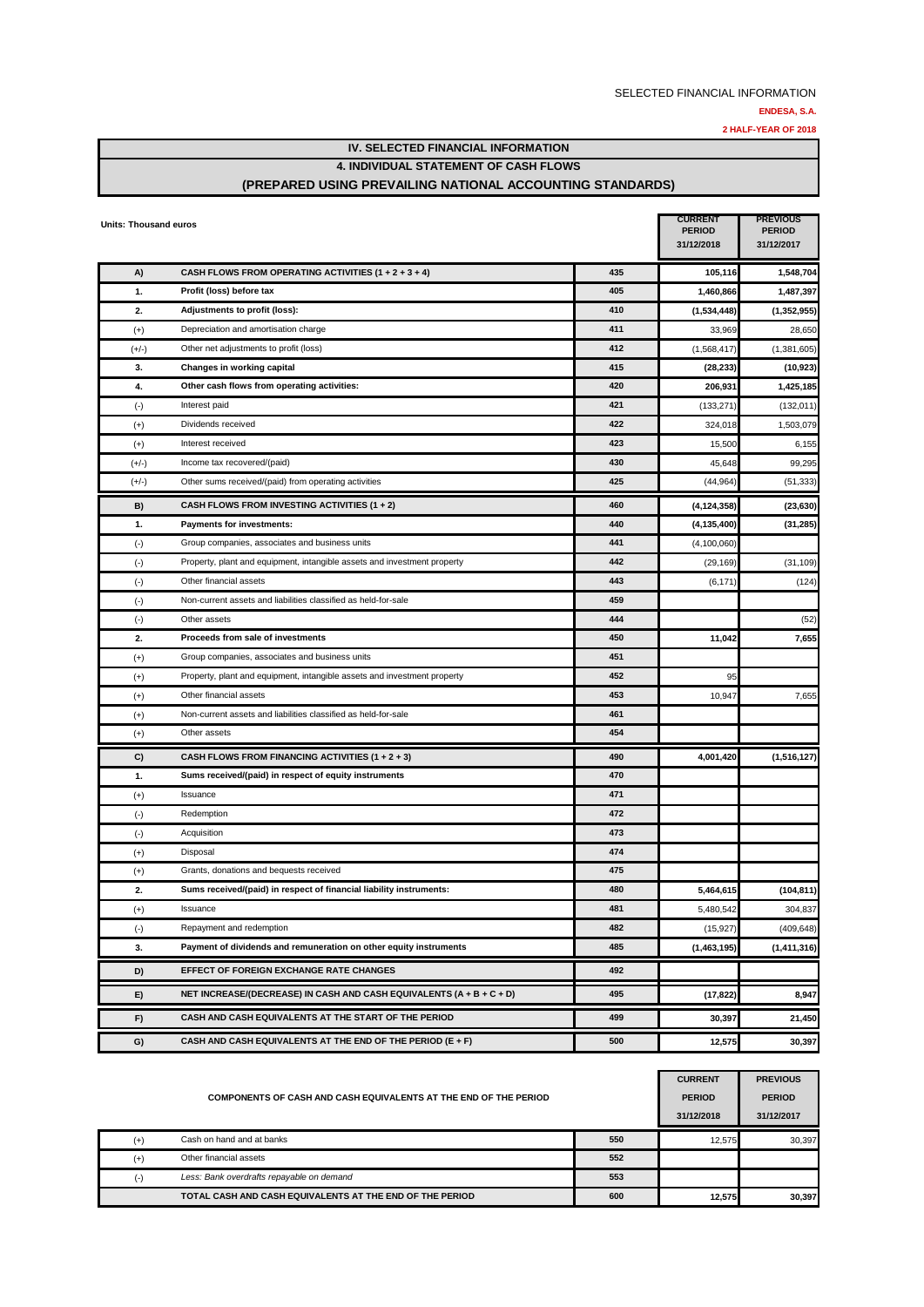### **5. CONSOLIDATED STATEMENT OF FINANCIAL POSITION (ADOPTED IFRS) (1/2)**

| <b>Units: Thousand euros</b><br><b>ASSETS</b>           |      | <b>CURRENT</b><br><b>PERIOD</b><br>31/12/2018 | <b>PREVIOUS</b><br><b>PERIOD</b><br>31/12/2017 |
|---------------------------------------------------------|------|-----------------------------------------------|------------------------------------------------|
| A) NON-CURRENT ASSETS                                   | 1040 | 26,001,000                                    | 25,507,000                                     |
| 1.<br>Intangible assets:                                | 1030 | 1,834,000                                     | 1,655,000                                      |
| a) Goodwill                                             | 1031 | 479,000                                       | 459,000                                        |
| b) Other intangible assets                              | 1032 | 1,355,000                                     | 1,196,000                                      |
| Property, plant and equipment<br>2.                     | 1033 | 21,840,000                                    | 21,727,000                                     |
| 3.<br>Investment property                               | 1034 | 62,000                                        | 9,000                                          |
| 4.<br>Investments accounted for using the equity method | 1035 | 249,000                                       | 205,000                                        |
| 5.<br>Non-current financial assets                      | 1036 | 768,000                                       | 730,000                                        |
| a) At fair value through profit or loss                 | 1047 | 6,000                                         | 6,000                                          |
| Of which, "Designated upon initial recognition"         | 1041 | 6,000                                         | 6,000                                          |
| b) At fair value through other comprehensive income     | 1042 |                                               |                                                |
| Of which, "Designated upon initial recognition"         | 1043 |                                               |                                                |
| c) At amortised cost                                    | 1044 | 762,000                                       | 724,000                                        |
| 6.<br>Non-current derivatives                           | 1039 | 90,000                                        | 39,000                                         |
| a) Hedging                                              | 1045 | 71,000                                        | 31,000                                         |
| b) Other                                                | 1046 | 19,000                                        | 8,000                                          |
| 7.<br>Deferred tax assets                               | 1037 | 1,158,000                                     | 1,142,000                                      |
| 8.<br>Other non-current assets                          | 1038 |                                               |                                                |
| <b>B) CURRENT ASSETS</b>                                | 1085 | 5,655,000                                     | 5,530,000                                      |
| Non-current assets held for sale<br>1.                  | 1050 |                                               |                                                |
| 2.<br>Inventories                                       | 1055 | 1,473,000                                     | 1,267,000                                      |
| Trade and other receivables:<br>3.                      | 1060 | 2,727,000                                     | 2,940,000                                      |
| a) Trade receivables                                    | 1061 | 2,191,000                                     | 2,356,000                                      |
| b) Other receivables                                    | 1062 | 363,000                                       | 361,000                                        |
| c) Current tax assets                                   | 1063 | 173,000                                       | 223,000                                        |
| 4.<br>Current financial assets                          | 1070 | 982,000                                       | 764,000                                        |
| a) At fair value through profit or loss                 | 1080 |                                               |                                                |
| Of which, "Designated upon initial recognition"         | 1081 |                                               |                                                |
| b) At fair value through other comprehensive income     | 1082 |                                               |                                                |
| Of which, "Designated upon initial recognition"         | 1083 |                                               |                                                |
| c) At amortised cost                                    | 1084 | 982,000                                       | 764,000                                        |
| 5.<br><b>Current derivatives</b>                        | 1076 | 229,000                                       | 160,000                                        |
| a) Hedging                                              | 1077 | 141,000                                       | 97,000                                         |
| b) Other                                                | 1078 | 88,000                                        | 63,000                                         |
| 6.<br>Other current assets                              | 1075 |                                               |                                                |
| 7.<br>Cash and cash equivalents                         | 1072 | 244,000                                       | 399,000                                        |
| <b>TOTAL ASSETS (A + B)</b>                             | 1100 | 31,656,000                                    | 31,037,000                                     |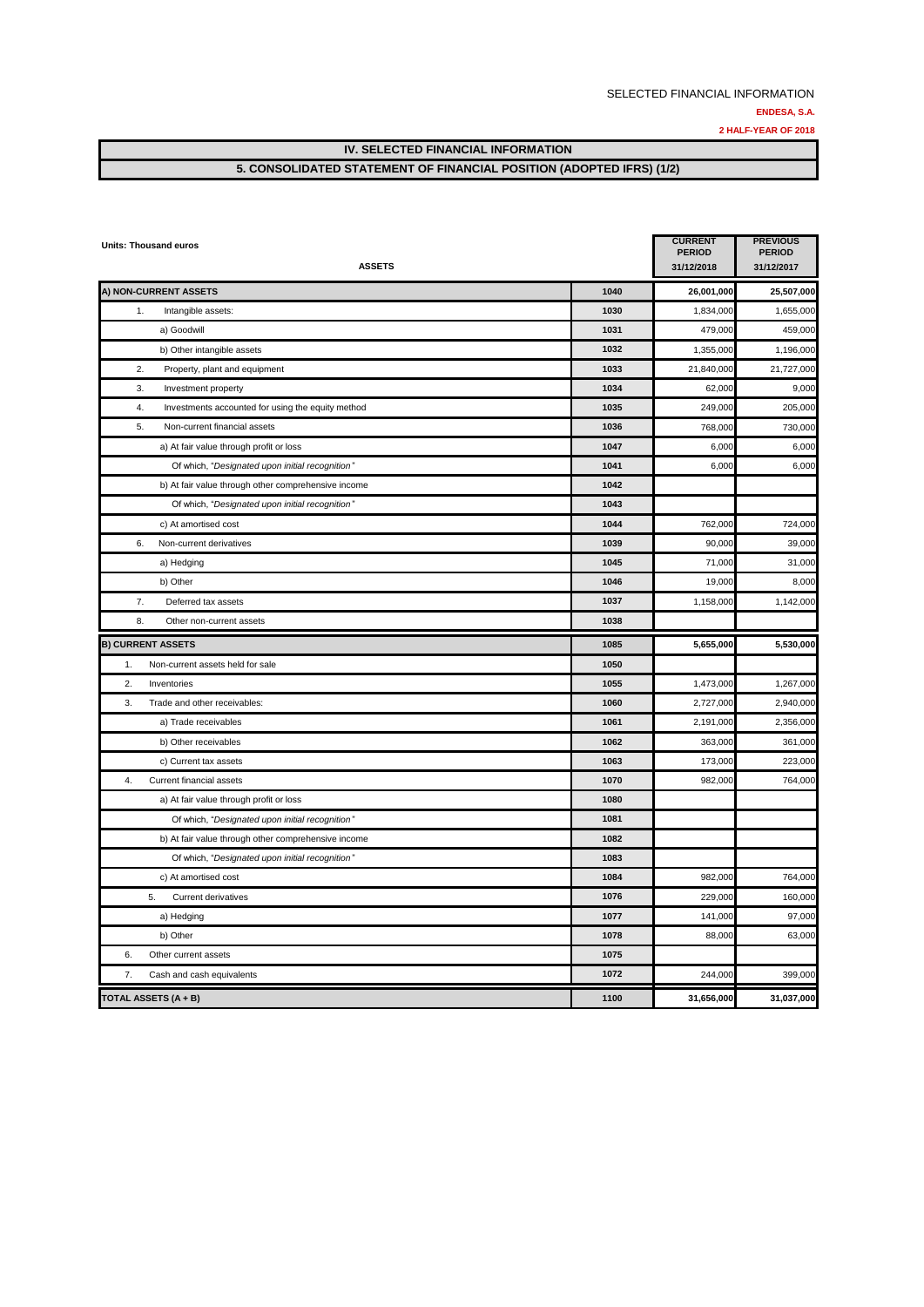**2 HALF-YEAR OF 2018**

**IV. SELECTED FINANCIAL INFORMATION** 

## **5. CONSOLIDATED STATEMENT OF FINANCIAL POSITION (ADOPTED IFRS) (2/2)**

| Units: Thousand euros         | <b>EQUITY AND LIABILITIES</b>                                                       | <b>CURRENT</b><br><b>PERIOD</b><br>31/12/2018 | <b>PREVIOUS</b><br><b>PERIOD</b><br>31/12/2017 |            |
|-------------------------------|-------------------------------------------------------------------------------------|-----------------------------------------------|------------------------------------------------|------------|
|                               | A) EQUITY (A.1 + A.2 + A.3)                                                         | 1195                                          | 9,181,000                                      | 9,233,000  |
|                               | A.1) CAPITAL AND RESERVES                                                           | 1180                                          | 9,790,000                                      | 9,805,000  |
| 1.                            | Capital                                                                             | 1171                                          | 1,271,000                                      | 1,271,000  |
|                               | a) Authorised capital                                                               | 1161                                          | 1,271,000                                      | 1,271,000  |
|                               | b) Less: Uncalled capital                                                           | 1162                                          |                                                |            |
| 2.                            | Share premium                                                                       | 1172                                          | 89,000                                         | 89,000     |
| 3.                            | Reserves                                                                            | 1173                                          | 7,754,000                                      | 7,723,000  |
| 4.                            | Less: Treasury stock                                                                | 1174                                          |                                                |            |
| 5.                            | Prior Periods' profit and loss                                                      | 1178                                          |                                                |            |
| 6.                            | Other member contributions                                                          | 1179                                          |                                                |            |
| 7.                            | Profit (loss) for the period attributable to the parent company                     | 1175                                          | 1,417,000                                      | 1,463,000  |
| 8.                            | Less: Interim dividend                                                              | 1176                                          | (741,000)                                      | (741,000)  |
| 9.                            | Other equity instruments                                                            | 1177                                          |                                                |            |
|                               | A.2) ACCUMULATED OTHER COMPREHENSIVE INCOME                                         | 1188                                          | (753,000)                                      | (709,000)  |
| 1.                            | Items that are not reclassified to profit or loss for the period                    | 1186                                          | (686,000)                                      | (657,000)  |
|                               | a) Equity instruments through other comprehensive income                            | 1185                                          |                                                |            |
|                               | b) Others                                                                           | 1190                                          | (686,000)                                      | (657,000)  |
| 2.                            | Items that may subsequently be reclassified to profit or loss for the period        | 1187                                          | (67,000)                                       | (52,000)   |
|                               | a) Hedging transactions                                                             | 1182                                          | (26,000)                                       | (9,000)    |
|                               | b) Translation differences                                                          | 1184                                          | 1,000                                          |            |
|                               | c) Share in other comprehensive income for investments in joint ventures and others | 1192                                          | (43,000)                                       | (44,000)   |
|                               | d) Debt instruments at fair value through other comprehensive income                | 1191                                          |                                                |            |
|                               | e) Others                                                                           | 1183                                          | 1,000                                          | 1,000      |
|                               | EQUITY ATTRIBUTABLE TO THE PARENT COMPANY (A.1 + A.2)                               | 1189                                          | 9,037,000                                      | 9,096,000  |
|                               | A.3) NON-CONTROLLING INTERESTS                                                      | 1193                                          | 144,000                                        | 137,000    |
|                               | <b>B) NON-CURRENT LIABILITIES</b>                                                   | 1120                                          | 14,781,000                                     | 14,269,000 |
| 1.                            | Grants                                                                              | 1117                                          | 4,587,000                                      | 4,730,000  |
| 2.                            | Long-term provisions                                                                | 1115                                          | 3,325,000                                      | 3,382,000  |
| 3.                            | Long-term financial liabilities:                                                    | 1116                                          | 4,969,000                                      | 4,402,000  |
|                               | a) Debt with financial institutions and bonds and other marketable securities       | 1131                                          | 1,507,000                                      | 927,000    |
|                               | b) Other financial liabilities                                                      | 1132                                          | 3,462,000                                      | 3,475,000  |
| 4.                            | Deferred tax liabilities                                                            | 1118                                          | 1,137,000                                      | 1,097,000  |
| 5.                            | Non-current derivatives                                                             | 1140                                          | 96,000                                         | 46,000     |
|                               | a) Hedging                                                                          | 1141                                          | 74,000                                         | 30,000     |
|                               | b) Other                                                                            | 1142                                          | 22,000                                         | 16,000     |
| 6.                            | Other non-current liabilities                                                       | 1135                                          | 667,000                                        | 612,000    |
| <b>C) CURRENT LIABILITIES</b> |                                                                                     | 1130                                          | 7,694,000                                      | 7,535,000  |
| 1.                            | Liabilities associated with non-current assets held for sale                        | 1121                                          |                                                |            |
| 2.                            | Short-term provisions                                                               | 1122                                          | 571,000                                        | 425,000    |
| 3.                            | Short-term financial liabilities:                                                   | 1123                                          | 1,046,000                                      | 978,000    |
|                               | a) Debt with financial institutions and bonds and other marketable securities       | 1133                                          | 973,000                                        | 907,000    |
|                               | b) Other financial liabilities                                                      | 1134                                          | 73,000                                         | 71,000     |
| 4.                            | Trade and other payables:                                                           | 1124                                          | 5,801,000                                      | 6,004,000  |
|                               | a) Suppliers                                                                        | 1125                                          | 3,644,000                                      | 4,071,000  |
|                               | b) Other payables                                                                   | 1126                                          | 1,998,000                                      | 1,763,000  |
|                               | c) Current tax liabilities                                                          | 1127                                          | 159,000                                        | 170,000    |
| 5.                            | <b>Current derivatives</b>                                                          | 1145                                          | 276,000                                        | 128,000    |
|                               | a) Hedging                                                                          | 1146                                          | 112,000                                        | 76,000     |
|                               | b) Other                                                                            | 1147                                          | 164,000                                        | 52,000     |
| 6.                            | Other current liabilities                                                           | 1136                                          |                                                |            |
|                               | TOTAL EQUITY AND LIABILITIES (A + B + C)                                            | 1200                                          | 31,656,000                                     | 31,037,000 |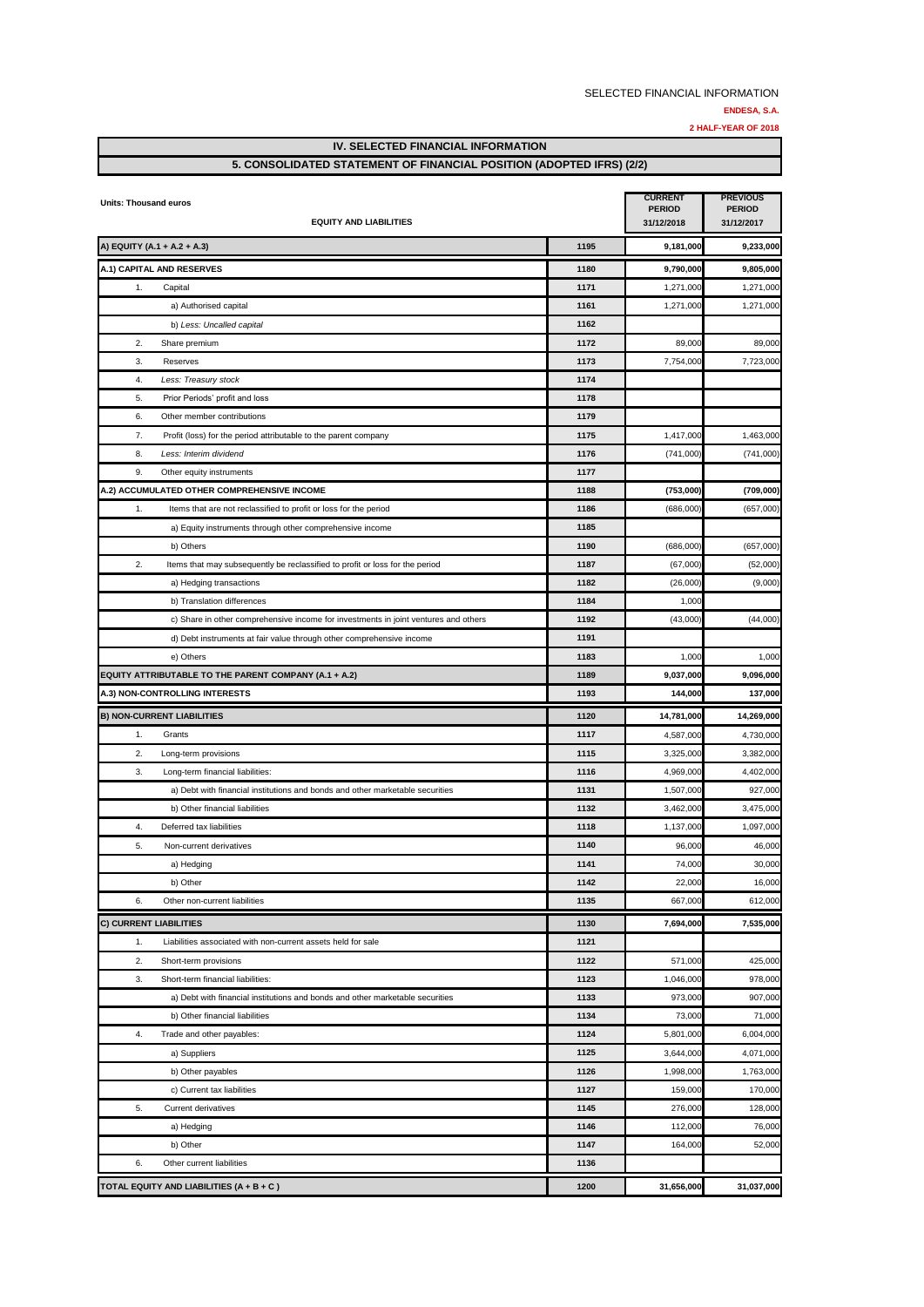### **6. CONSOLIDATED PROFIT AND LOSS STATEMENT (ADOPTED IFRS)**

| <b>Units: Thousand euros</b> |                                                                                                                                                |      | PRESENT CURR.   | <b>PREVIOUS CURR.</b> | <b>CURRENT</b>    | <b>PREVIOUS</b>   |
|------------------------------|------------------------------------------------------------------------------------------------------------------------------------------------|------|-----------------|-----------------------|-------------------|-------------------|
|                              |                                                                                                                                                |      | <b>PERIOD</b>   | <b>PERIOD</b>         | <b>CUMULATIVE</b> | <b>CUMULATIVE</b> |
|                              |                                                                                                                                                |      | (2nd HALF YEAR) | (2nd HALF YEAR)       | 31/12/2018        | 31/12/2017        |
| $(+)$                        | Revenue                                                                                                                                        | 1205 | 9,995,000       | 9,764,000             | 19,555,000        | 19,556,000        |
| $(+/-)$                      | Change in inventories of finished products and work in<br>progress                                                                             | 1206 |                 |                       |                   |                   |
| $^{(+)}$                     | Own work capitalised                                                                                                                           | 1207 | 190,000         | 143,000               | 270,000           | 222,000           |
| $(\cdot)$                    | Supplies                                                                                                                                       | 1208 | (7,456,000)     | (7, 189, 000)         | (14, 567, 000)    | (14,569,000)      |
| $(+)$                        | Other operating revenue                                                                                                                        | 1209 | 175,000         | 197,000               | 465,000           | 326,000           |
| $(\cdot)$                    | Personnel expenses                                                                                                                             | 1217 | (474,000)       | (466,000)             | (947,000)         | (917,000)         |
| $(\cdot)$                    | Other operating expenses                                                                                                                       | 1210 | (735,000        | (730,000)             | (1,404,000)       | (1,434,000)       |
| $(\cdot)$                    | Depreciation and amortisation charge                                                                                                           | 1211 | (771,000)       | (689,000)             | (1,480,000)       | (1,350,000)       |
| $^{(+)}$                     | Allocation of grants for non-financial assets and other grants                                                                                 | 1212 | 91,000          | 92,000                | 175,000           | 175,000           |
| $(+/-)$                      | Impairment of non-current assets                                                                                                               | 1214 | (150,000        | 6,000                 | (148,000)         | 21,000            |
| $(+/-)$                      | Gain (loss) on disposal of non-current assets                                                                                                  | 1216 | 41,000          | 26,000                | 38,000            | 30,000            |
| $(+/-)$                      | Other profit (loss)                                                                                                                            | 1215 |                 |                       |                   |                   |
| $\,=\,$                      | <b>OPERATING PROFIT (LOSS)</b>                                                                                                                 | 1245 | 906,00          | 1,154,000             | 1,957,000         | 2,060,000         |
| $^{(+)}$                     | Finance income                                                                                                                                 | 1250 | 16,000          | 13,000                | 33,000            | 41,000            |
|                              | a) Interest income calculated using the effective interest rate<br>method                                                                      | 1262 | 8,000           | 17,000                | 10,000            | 19,000            |
|                              | b) Other                                                                                                                                       | 1263 | 8.000           | (4,000)               | 23,000            | 22,000            |
| $(\cdot)$                    | Finance costs                                                                                                                                  | 1251 | (83,000)        | (82,000)              | (172,000)         | (172,000)         |
| $(+/-)$                      | Changes in fair value of financial instruments                                                                                                 | 1252 |                 | 3,000                 | (1,000)           | 5,000             |
| $(+/-)$                      | Gain (loss) from reclassification of financial assets at<br>amortised cost to financial assets at fair value                                   | 1258 |                 |                       |                   |                   |
| $(+/-)$                      | Gain (loss) from reclassification of financial assets at fair<br>value through other comprehensive income to financial<br>assets at fair value | 1259 |                 |                       |                   |                   |
| $(+/-)$                      | Exchange differences                                                                                                                           | 1254 | (1,000)         | 3,000                 | (2,000)           | 4,000             |
| $(+/-)$                      | Impairment loss/reversal on financial instruments                                                                                              | 1255 |                 |                       | 3,000             |                   |
| $(+/-)$                      | Gain (loss) on disposal of financial instruments                                                                                               | 1257 | (19,000)        | (14,000)              | (35,000)          | (23,000)          |
|                              | a) Financial instruments at amortised cost                                                                                                     | 1260 | (19,000)        | (14,000)              | (35,000)          | (23,000)          |
|                              | b) Other financial instruments                                                                                                                 | 1261 |                 |                       |                   |                   |
|                              | <b>NET FINANCE INCOME (COSTS)</b>                                                                                                              | 1256 | (87,000)        | (77,000)              | (174,000)         | (145,000)         |
| $(+/-)$                      | Profit (loss) of equity-accounted investees                                                                                                    | 1253 | 15,000          | (25,000)              | 35,000            | (15,000)          |
| $\equiv$                     | PROFIT (LOSS) BEFORE TAX                                                                                                                       | 1265 | 834,000         | 1,052,000             | 1,818,000         | 1,900,000         |
| $(+/-)$                      | Income tax expense                                                                                                                             | 1270 | (164,000        | (237,000)             | (392,000)         | (427,000)         |
| $=$                          | PROFIT (LOSS) FOR THE PERIOD FROM CONTINUING<br><b>ACTIVITIES</b>                                                                              | 1280 | 670,000         | 815,000               | 1,426,000         | 1,473,000         |
| $(+/-)$                      | Profit (loss) for the period from discontinued operations, net<br>of tax                                                                       | 1285 |                 |                       |                   |                   |
| $=$                          | <b>CONSOLIDATED PROFIT (LOSS) FOR THE PERIOD</b>                                                                                               | 1288 | 670,000         | 815,000               | 1,426,000         | 1,473,000         |
|                              | A) Profit (loss) for the period attributable to the parent<br>company                                                                          | 1300 | 665,000         | 810,000               | 1,417,000         | 1,463,000         |
|                              | B) Profit (loss) attributable to non-controlling interests                                                                                     | 1289 | 5,000           | 5,000                 | 9,000             | 10,000            |

| <b>EARNINGS PER SHARE</b> | Amount | Amount       | Amount       | Amount       |              |
|---------------------------|--------|--------------|--------------|--------------|--------------|
|                           |        | (X.XX euros) | (X.XX euros) | (X.XX euros) | (X.XX euros) |
| Basic                     | 1290   | 0.63         | 0.76         | 1.34         | 1.38         |
| <b>Diluted</b>            | 1295   | 0.63         | 0.76         | 1.34         | 1.38         |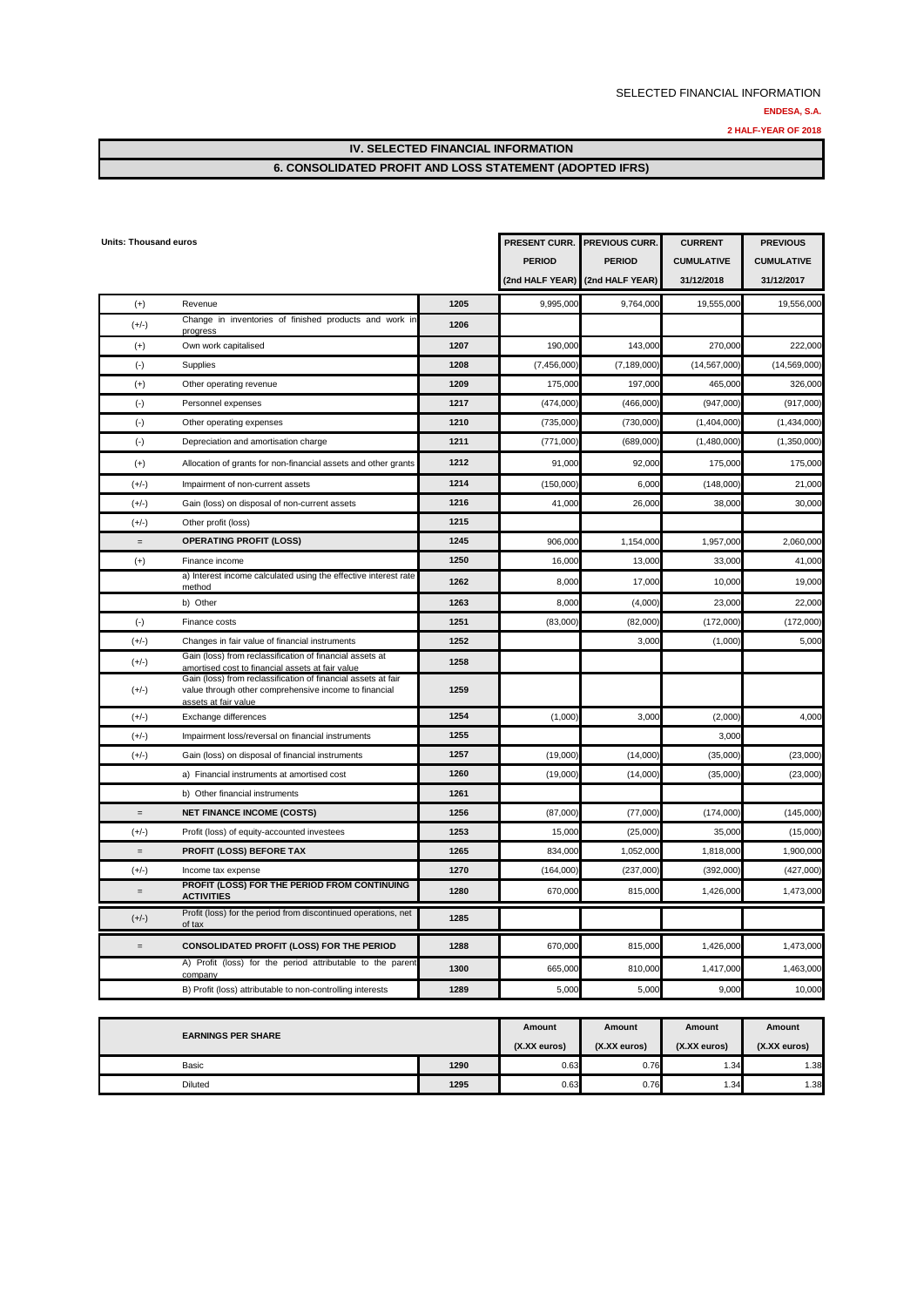#### SELECTED FINANCIAL INFORMATION ED FINANCIAL INFORMATION **ENDESA, S.A.**

**2 HALF-YEAR OF 2018**

#### **IV. SELECTED FINANCIAL INFORMATION 7. CONSOLIDATED OTHER COMPREHENSIVE INCOME (IFRS ADOPTED)**

| <b>Units: Thousand euros</b>                                                                         |      | <b>PERIOD</b> | PRESENT CURR. PREVIOUS CURR.<br><b>PERIOD</b><br>(2nd HALF YEAR) (2nd HALF YEAR) | <b>CURRENT</b><br><b>PERIOD</b><br>31/12/2018 | <b>PREVIOUS</b><br><b>PERIOD</b><br>31/12/2017 |
|------------------------------------------------------------------------------------------------------|------|---------------|----------------------------------------------------------------------------------|-----------------------------------------------|------------------------------------------------|
| CONSOLIDATED PROFIT (LOSS) FOR THE PERIOD (from the profit and loss statement)<br>A)                 | 1305 | 670,000       | 815,000                                                                          | 1,426,000                                     | 1,473,000                                      |
| B)<br>OTHER COMPREHENSIVE INCOME - ITEMS THAT ARE NOT RECLASSIFIED TO PROFIT OR LOSS:                | 1310 | (20,000)      | 100,000                                                                          | (29,000)                                      | 100,000                                        |
| From revaluation/(reversal of revaluation) of property, plant and equipment and intangible assets    | 1311 |               |                                                                                  |                                               |                                                |
| From actuarial gains and losses                                                                      | 1344 | (22,000)      | 127,000                                                                          | (33,000)                                      | 127,000                                        |
| 3<br>Share in other comprehensive income of investments in joint ventures and associates             | 1342 |               |                                                                                  |                                               |                                                |
| Equity instruments through other comprehensive income                                                | 1346 |               |                                                                                  |                                               |                                                |
| Other income and expenses that are not reclassified to profit or loss                                | 1343 |               |                                                                                  |                                               |                                                |
| 6.<br>Tax effect                                                                                     | 1345 | 2,000         | (27,000)                                                                         | 4,00                                          | (27,000)                                       |
| OTHER COMPREHENSIVE INCOME - ITEMS THAT MAY SUBSEQUENTLY BE RECLASSIFIED TO PROFIT OR<br>C)<br>LOSS: | 1350 | (62,000)      | 27,000                                                                           | (15,000)                                      | (14,000)                                       |
| <b>Hedging transactions:</b>                                                                         | 1360 | (83,000)      | 33,000                                                                           | (23,000)                                      | (22,000)                                       |
| a) Valuation gains/(losses)                                                                          | 1361 | (27,000)      | 65,000                                                                           | 54,00                                         | 86,000                                         |
| b) Amounts transferred to profit or loss                                                             | 1362 | (56,000)      | (32,000)                                                                         | (77,000                                       | (108,000)                                      |
| c) Amounts transferred to initial carrying amount of hedged items                                    | 1363 |               |                                                                                  |                                               |                                                |
| d) Other reclassifications                                                                           | 1364 |               |                                                                                  |                                               |                                                |
| <b>Translation differences:</b><br>2.                                                                | 1365 |               |                                                                                  | 1,00                                          | (1,000)                                        |
| a) Valuation gains/(losses)                                                                          | 1366 |               |                                                                                  | 1,00                                          | (1,000)                                        |
| b) Amounts transferred to profit or loss                                                             | 1367 |               |                                                                                  |                                               |                                                |
| c) Other reclassifications                                                                           | 1368 |               |                                                                                  |                                               |                                                |
| Share in other comprehensive income of investments in joint ventures and associates:                 | 1370 |               | 2,000                                                                            | 1,000                                         | 3,000                                          |
| a) Valuation gains/(losses)                                                                          | 1371 |               | (1,000)                                                                          | 1,000                                         | 1,000                                          |
| b) Amounts transferred to profit or loss                                                             | 1372 |               | 3,000                                                                            |                                               | 2,000                                          |
| c) Other reclassifications                                                                           | 1373 |               |                                                                                  |                                               |                                                |
| Debt instruments at fair value through other comprehensive income:                                   | 1381 |               |                                                                                  |                                               |                                                |
| a) Valuation gains/(losses)                                                                          | 1382 |               |                                                                                  |                                               |                                                |
| b) Amounts transferred to profit or loss                                                             | 1383 |               |                                                                                  |                                               |                                                |
| c) Other reclassifications                                                                           | 1384 |               |                                                                                  |                                               |                                                |
| Other income and expenses that may subsequently be reclassified to profit or loss:                   | 1375 |               |                                                                                  |                                               |                                                |
| a) Valuation gains/(losses)                                                                          | 1376 |               |                                                                                  |                                               |                                                |
| b) Amounts transferred to profit or loss                                                             | 1377 |               |                                                                                  |                                               |                                                |
| c) Other reclassifications                                                                           | 1378 |               |                                                                                  |                                               |                                                |
| Tax effect<br>6.                                                                                     | 1380 | 21,000        | (8,000)                                                                          | 6,00                                          | 6,000                                          |
| TOTAL COMPREHENSIVE INCOME FOR THE PERIOD (A + B + C)                                                | 1400 | 588,000       | 942,000                                                                          | 1,382,000                                     | 1,559,000                                      |
| a) Attributable to the parent company                                                                | 1398 | 583,000       | 937,000                                                                          | 1,373,000                                     | 1,549,000                                      |
| b) Attributable to non-controlling interests                                                         | 1399 | 5,000         | 5,000                                                                            | 9,000                                         | 10,000                                         |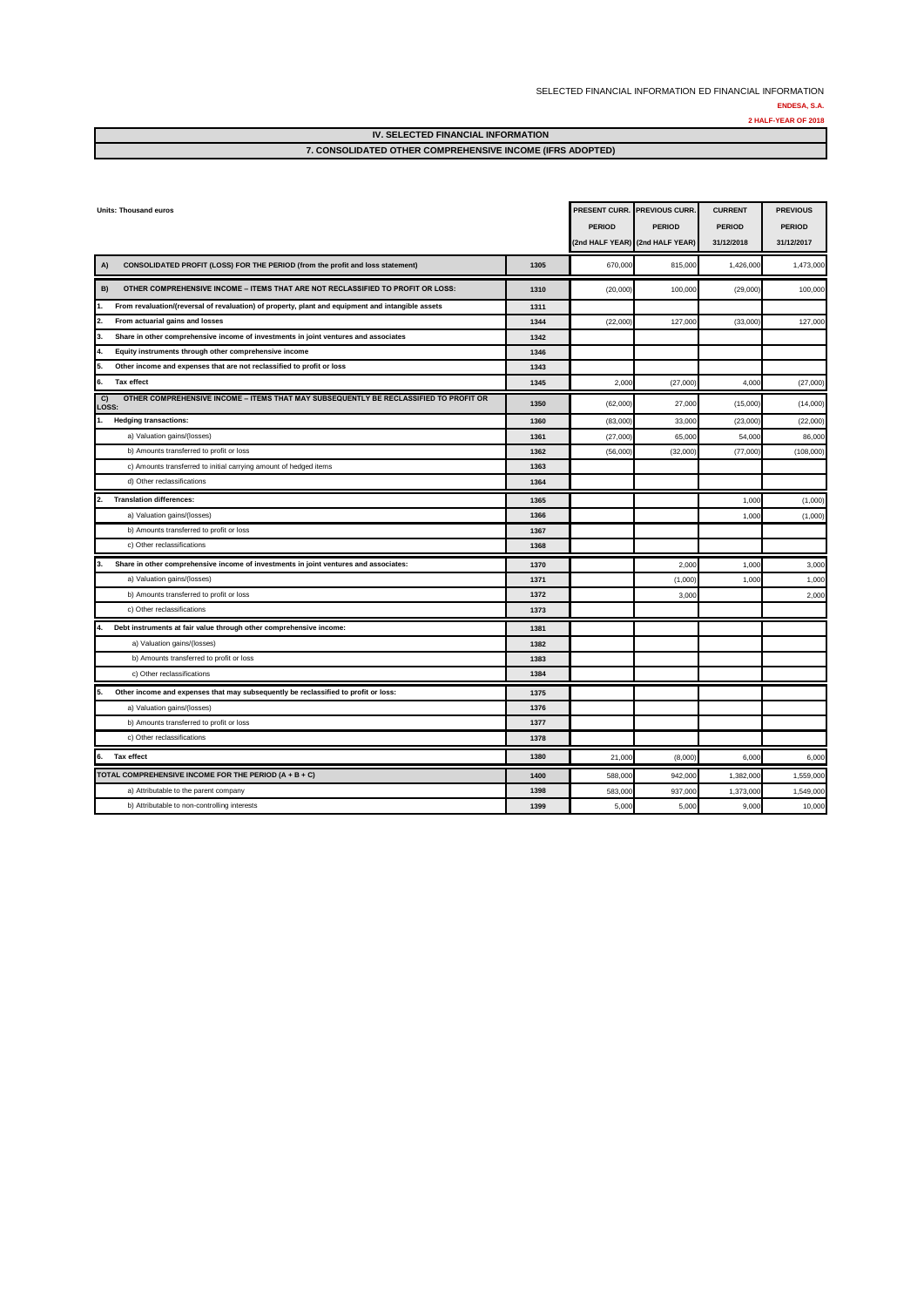#### **IV. SELECTED FINANCIAL INFORMATION 8. CONSOLIDATED STATEMENT OF TOTAL CHANGES IN EQUITY (ADOPTED IFRS) (1/2)**

| <b>Units: Thousand euros</b>                                 |      |           | Equity attributable to the parent company |                             |                                                                          |                             |                          |                              |                     |
|--------------------------------------------------------------|------|-----------|-------------------------------------------|-----------------------------|--------------------------------------------------------------------------|-----------------------------|--------------------------|------------------------------|---------------------|
|                                                              |      |           |                                           | <b>Capital and Reserves</b> |                                                                          |                             |                          |                              |                     |
| <b>CURRENT PERIOD</b>                                        |      | Capital   | Share premium<br>and Reserves             | <b>Treasury stock</b>       | Profit (loss) for<br>the period<br>attributable to the<br>parent company | Other equity<br>instruments | Valuation<br>adjustments | Non-controlling<br>interests | <b>Total Equity</b> |
| Opening balance at 01/01/2018                                | 3110 | 1,271,000 | 6,414,000                                 |                             | 1,463,000                                                                |                             | (52,000)                 | 137,000                      | 9,233,000           |
| Adjustments for changes in accounting policy                 | 3111 |           | 31,000                                    |                             |                                                                          |                             |                          |                              | 31,000              |
| Adjustment for errors                                        | 3112 |           |                                           |                             |                                                                          |                             |                          |                              |                     |
| <b>Adjusted opening balance</b>                              | 3115 | 1,271,000 | 6,445,000                                 |                             | 1,463,000                                                                |                             | (52,000)                 | 137,000                      | 9,264,000           |
| I. Total comprehensive income/(expense)<br>for the period    | 3120 |           | (29,000)                                  |                             | 1,417,000                                                                |                             | (15,000)                 | 9,000                        | 1,382,000           |
| II. Transactions with shareholders or<br>owners              | 3125 |           | (1,463,000)                               |                             |                                                                          |                             |                          | (2,000)                      | (1,465,000)         |
| 1. Capital increases/(reductions)                            | 3126 |           |                                           |                             |                                                                          |                             |                          | (1,000)                      | (1,000)             |
| Conversion of financial liabilities into<br>2.<br>equity     | 3127 |           |                                           |                             |                                                                          |                             |                          |                              |                     |
| 3. Distribution of dividends                                 | 3128 |           | (1,463,000)                               |                             |                                                                          |                             |                          | (9,000)                      | (1,472,000)         |
| 4. Net trading with treasury stock                           | 3129 |           |                                           |                             |                                                                          |                             |                          |                              |                     |
| Increase/(decrease)<br>for<br>business<br>5.<br>combinations | 3130 |           |                                           |                             |                                                                          |                             |                          | 2,000                        | 2,000               |
| 6. Other transactions with shareholders or<br>owners         | 3132 |           |                                           |                             |                                                                          |                             |                          | 6,000                        | 6,000               |
| III. Other changes in equity                                 | 3135 |           | 1,463,000                                 |                             | (1,463,000)                                                              |                             |                          |                              |                     |
| Equity-settled share-based payment                           | 3136 |           |                                           |                             |                                                                          |                             |                          |                              |                     |
| Transfers between equity accounts<br>2.                      | 3137 |           | 1,463,000                                 |                             | (1,463,000)                                                              |                             |                          |                              |                     |
| 3. Other changes                                             | 3138 |           |                                           |                             |                                                                          |                             |                          |                              |                     |
| Closing balance at 31/12/2018                                | 3140 | 1,271,000 | 6,416,000                                 |                             | 1,417,000                                                                |                             | (67,000)                 | 144,000                      | 9,181,000           |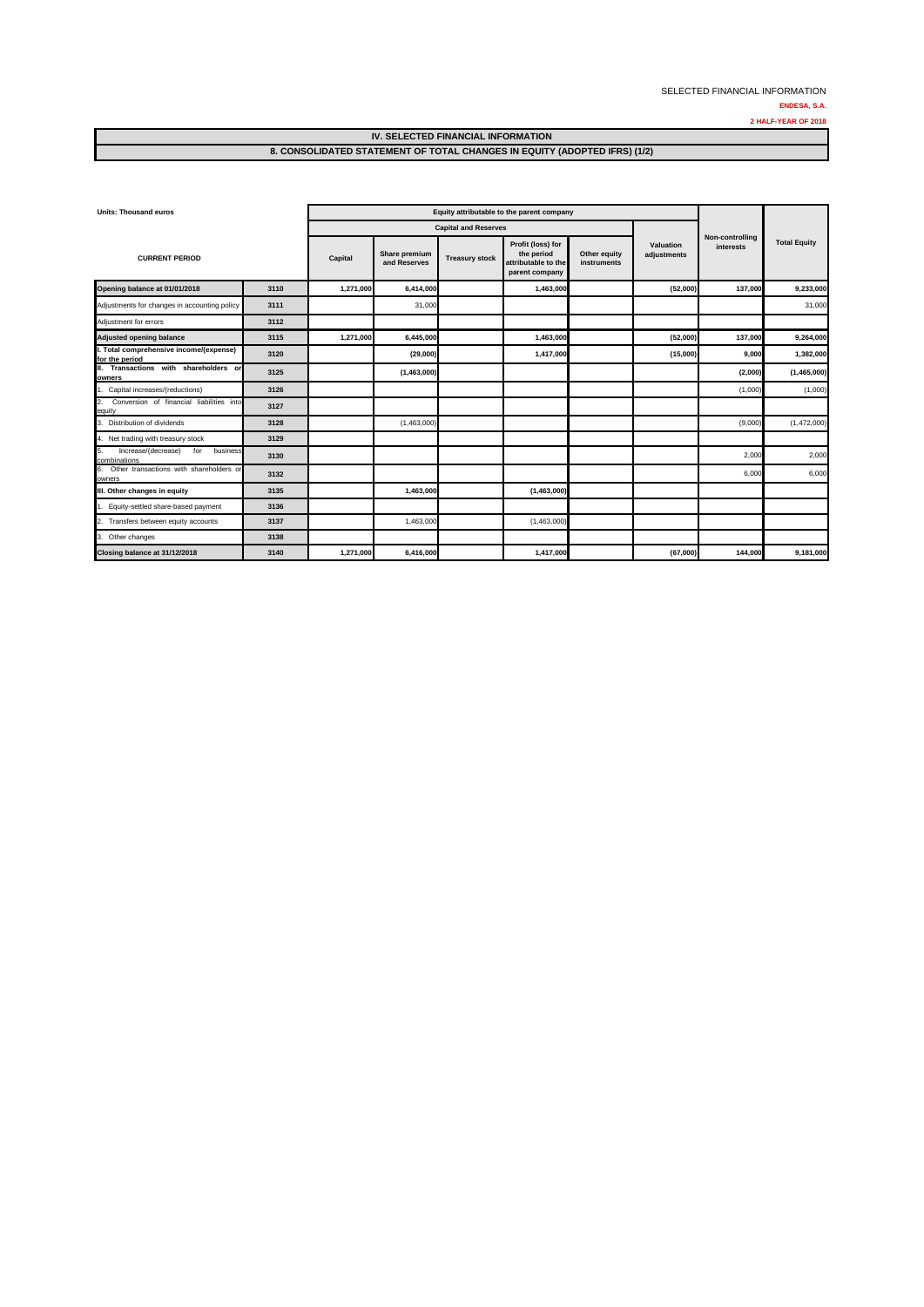#### **IV. SELECTED FINANCIAL INFORMATION 8. CONSOLIDATED STATEMENT OF CHANGES IN EQUITY (ADOPTED IFRS) (2/2)**

| <b>Units: Thousand euros</b>                                           |      | Equity attributable to the parent company |                               |                             |                                                                          |                             |                          |                              |                     |
|------------------------------------------------------------------------|------|-------------------------------------------|-------------------------------|-----------------------------|--------------------------------------------------------------------------|-----------------------------|--------------------------|------------------------------|---------------------|
|                                                                        |      |                                           |                               | <b>Capital and Reserves</b> |                                                                          |                             |                          |                              |                     |
| <b>PREVIOUS PERIOD</b>                                                 |      | Capital                                   | Share premium<br>and Reserves | <b>Treasury stock</b>       | Profit (loss) for<br>the period<br>attributable to the<br>parent company | Other equity<br>instruments | Valuation<br>adjustments | Non-controlling<br>interests | <b>Total equity</b> |
| balance<br>01/01/2017<br>Opening<br>at<br>(comparative period)         | 3150 | 1,271,000                                 | 6,308,000                     |                             | 1,411,000                                                                |                             | (38,000)                 | 136,000                      | 9,088,000           |
| Adjustments for changes in accounting policy                           | 3151 |                                           |                               |                             |                                                                          |                             |                          |                              |                     |
| Adjustment for errors                                                  | 3152 |                                           |                               |                             |                                                                          |                             |                          |                              |                     |
| Adjusted opening balance (comparative<br>period)                       | 3155 | 1,271,000                                 | 6,308,000                     |                             | 1,411,000                                                                |                             | (38,000)                 | 136,000                      | 9,088,000           |
| I. Total comprehensive income/(expense)<br>for the period              | 3160 |                                           | 100,000                       |                             | 1,463,000                                                                |                             | (14,000)                 | 10,000                       | 1,559,000           |
| II. Transactions with shareholders or<br>owners                        | 3165 |                                           | (1,405,000)                   |                             |                                                                          |                             |                          | (9,000)                      | (1, 414, 000)       |
| 1. Capital increases/ (reductions)                                     | 3166 |                                           |                               |                             |                                                                          |                             |                          |                              |                     |
| Conversion of financial liabilities into<br>$\overline{2}$ .<br>equity | 3167 |                                           |                               |                             |                                                                          |                             |                          |                              |                     |
| Distribution of dividends<br>3.                                        | 3168 |                                           | (1,411,000)                   |                             |                                                                          |                             |                          | (3,000)                      | (1, 414, 000)       |
| 4. Net trading with treasury stock                                     | 3169 |                                           |                               |                             |                                                                          |                             |                          |                              |                     |
| Increase/<br>(decrease)<br>5.<br>for business<br>combinations          | 3170 |                                           |                               |                             |                                                                          |                             |                          |                              |                     |
| 6. Other transactions with shareholders or<br>owners                   | 3172 |                                           | 6,000                         |                             |                                                                          |                             |                          | (6,000)                      |                     |
| III. Other changes in equity                                           | 3175 |                                           | 1,411,000                     |                             | (1,411,000)                                                              |                             |                          |                              |                     |
| Equity-settled share-based payment                                     | 3176 |                                           |                               |                             |                                                                          |                             |                          |                              |                     |
| 2. Transfers between equity accounts                                   | 3177 |                                           | 1,411,000                     |                             | (1,411,000)                                                              |                             |                          |                              |                     |
| 3. Other changes                                                       | 3178 |                                           |                               |                             |                                                                          |                             |                          |                              |                     |
| 31/12/2017<br>balance<br><b>Closing</b><br>at<br>(comparative period)  | 3180 | 1,271,000                                 | 6,414,000                     |                             | 1,463,000                                                                |                             | (52,000)                 | 137,000                      | 9,233,000           |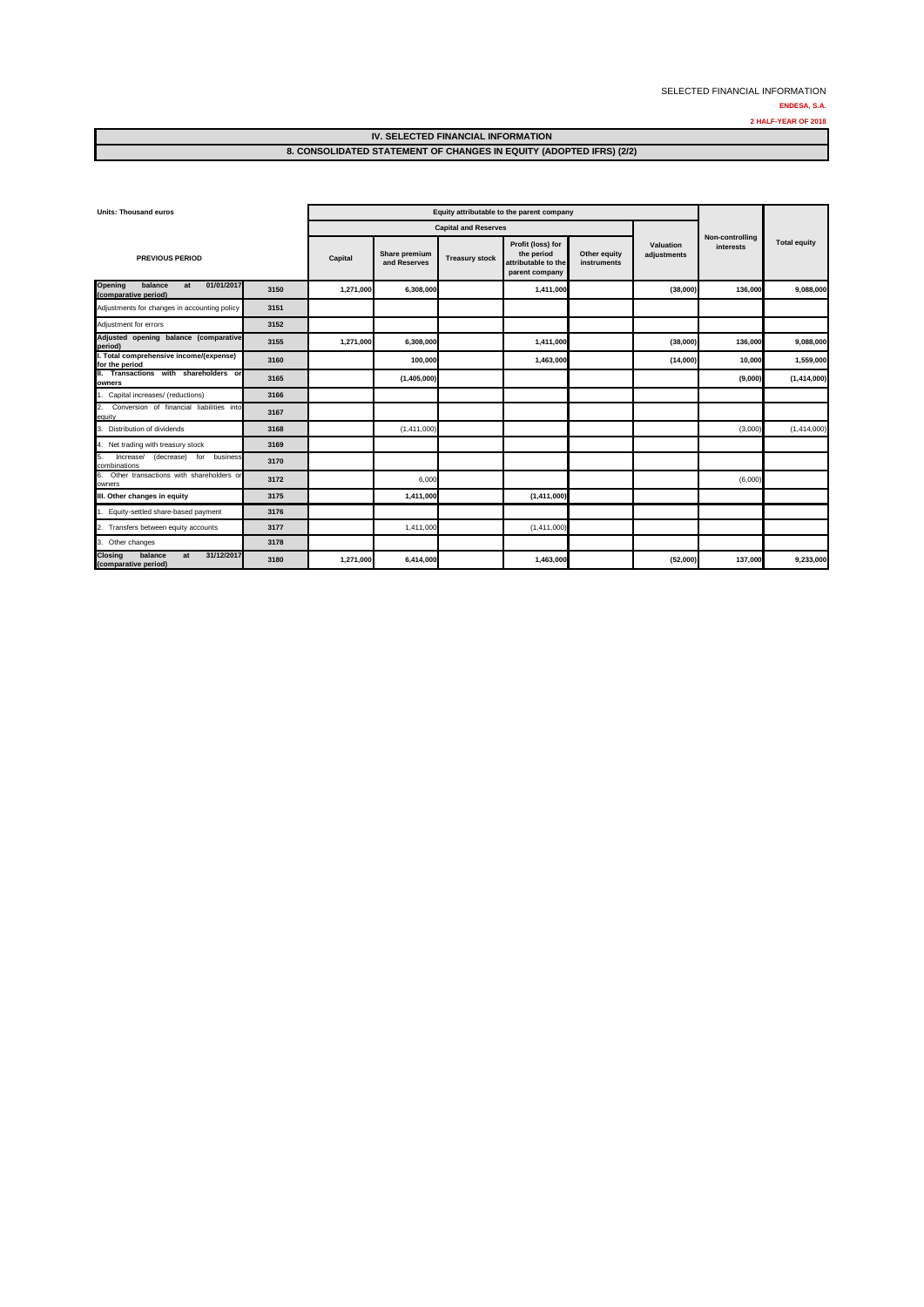**1600 244,000 399,000**

|                              | <b>IV. SELECTED FINANCIAL INFORMATION</b>                                       |              |                                               |                                                |  |
|------------------------------|---------------------------------------------------------------------------------|--------------|-----------------------------------------------|------------------------------------------------|--|
|                              | 9.A. CONSOLIDATED STATEMENT OF CASH FLOWS (INDIRECT METHOD) (ADOPTED IFRS)      |              |                                               |                                                |  |
| <b>Units: Thousand euros</b> |                                                                                 |              | <b>CURRENT</b><br><b>PERIOD</b><br>31/12/2018 | <b>PREVIOUS</b><br><b>PERIOD</b><br>31/12/2017 |  |
| A)                           | CASH FLOWS FROM OPERATING ACTIVITIES $(1 + 2 + 3 + 4)$                          | 1435         | 2,420,000                                     | 2,438,000                                      |  |
| 1.                           | Profit (loss) before tax                                                        | 1405         | 1,818,000                                     | 1.900.000                                      |  |
| 2.                           | Adjustments to profit (loss):                                                   | 1410         | 1,910,000                                     | 1,579,000                                      |  |
| $(+)$                        | Depreciation and amortisation charge                                            | 1411         | 1,708,000                                     | 1,511,000                                      |  |
| $(+/-)$                      | Other net adjustments to profit (loss)                                          | 1412         | 202,000                                       | 68,000                                         |  |
| 3.                           | Changes in working capital                                                      | 1415         | (653,000)                                     | (370,000)                                      |  |
| 4.                           | Other cash flows from operating activities:                                     | 1420         | (655,000)                                     | (671,000)                                      |  |
| $(\cdot)$                    | Interest paid                                                                   | 1421         | (142,000)                                     | (134,000)                                      |  |
| $(\cdot)$                    | Payment of dividends and remuneration on other equity instruments               | 1430         |                                               |                                                |  |
| $^{(+)}$                     | Dividends received                                                              | 1422         | 30,000                                        | 27,000                                         |  |
| $^{(+)}$                     | Interest received                                                               | 1423         | 29,000                                        | 44,000                                         |  |
| $(+/-)$                      | Income tax recovered/(paid)                                                     | 1424         | (326,000)                                     | (350,000)                                      |  |
| $(+/-)$                      | Other sums received/(paid) from operating activities                            | 1425         | (246,000)                                     | (258,000)                                      |  |
| B)                           | CASH FLOWS FROM INVESTING ACTIVITIES (1 + 2 + 3)                                | 1460         | (1,627,000)                                   | (1, 115, 000)                                  |  |
| 1.                           | Payments for investments:                                                       | 1440         | (1,787,000)                                   | (1, 267, 000)                                  |  |
| $(\cdot)$                    | Group companies, associates and business units                                  | 1441         | (136,000)                                     | (2,000)                                        |  |
| $(\cdot)$                    | Property, plant and equipment, intangible assets and investment property        | 1442         | (1,425,000)                                   | (1,078,000)                                    |  |
| $(\cdot)$                    | Other financial assets                                                          | 1443         | (226,000)                                     | (187,000)                                      |  |
| $(\cdot)$                    | Non-current assets and liabilities classified as held-for-sale                  | 1459         |                                               |                                                |  |
| $(\cdot)$                    | Other assets                                                                    | 1444         |                                               |                                                |  |
| 2.                           | Proceeds from sale of investments                                               | 1450         | 74,000                                        | 60,000                                         |  |
| $^{(+)}$                     | Group companies, associates and business units                                  | 1451         | 24,000                                        | 17,000                                         |  |
| $^{(+)}$                     | Property, plant and equipment, intangible assets and investment property        | 1452         | 8,000                                         | 15,000                                         |  |
| $^{(+)}$                     | Other financial assets                                                          | 1453         | 42,000                                        | 28,000                                         |  |
| $(+)$                        | Non-current assets and liabilities classified as held-for-sale                  | 1461         |                                               |                                                |  |
| $^{(+)}$                     | Other assets                                                                    | 1454         |                                               |                                                |  |
| 3.                           | Other cash flows from investing activities                                      | 1455         | 86,000                                        | 92,000                                         |  |
| $^{(+)}$                     | Dividends received                                                              | 1456         |                                               |                                                |  |
| $^{(+)}$                     | Interest received                                                               | 1457         |                                               |                                                |  |
| $(+/-)$                      | Other sums received/(paid) from investing activities                            | 1458         | 86,000                                        | 92,000                                         |  |
| C)                           | CASH FLOWS FROM FINANCING ACTIVITIES $(1 + 2 + 3 + 4)$                          | 1490         | (948,000)                                     | (1,342,000)                                    |  |
| 1.                           | Sums received/(paid) in respect of equity instruments                           | 1470         | 5,000                                         | (3,000)                                        |  |
| $^{(+)}$                     | Issuance                                                                        | 1471         | 5,000                                         |                                                |  |
| $(\cdot)$                    | Redemption                                                                      | 1472         |                                               |                                                |  |
| $(\cdot)$                    | Acquisition                                                                     | 1473         |                                               | (3,000)                                        |  |
| $(+)$                        | Disposal<br>Sums received/(paid) in respect of financial liability instruments: | 1474         |                                               |                                                |  |
| 2.                           | Issuance                                                                        | 1480         | 519,000                                       | 76,000<br>8,119,000                            |  |
| $^{(+)}$                     | Repayment and redemption                                                        | 1481         | 14,792,000                                    |                                                |  |
| $(\cdot)$<br>3.              | Payment of dividends and remuneration on other equity instruments               | 1482<br>1485 | (14, 273, 000)<br>(1,472,000)                 | (8,043,000)<br>(1, 415, 000)                   |  |
| 4.                           | Other cash flows from financing activities                                      | 1486         |                                               |                                                |  |
| $(\cdot)$                    | Interest paid                                                                   | 1487         |                                               |                                                |  |
| $(+/-)$                      | Other sums received/(paid) from financing activities                            | 1488         |                                               |                                                |  |
|                              |                                                                                 |              |                                               |                                                |  |
| D)                           | EFFECT OF CHANGES IN FOREIGN EXCHANGE RATE                                      | 1492         |                                               |                                                |  |
| E)                           | NET INCREASE/(DECREASE) IN CASH AND CASH EQUIVALENTS (A + B + C + D)            | 1495         | (155,000)                                     | (19,000)                                       |  |
| F)                           | CASH AND CASH EQUIVALENTS AT THE START OF THE PERIOD                            | 1499         | 399,000                                       | 418,000                                        |  |
| G)                           | CASH AND CASH EQUIVALENTS AT THE END OF THE PERIOD (E + F)                      | 1500         | 244,000                                       | 399,000                                        |  |
|                              | COMPONENTS OF CASH AND CASH EQUIVALENTS AT THE END OF THE PERIOD                |              | <b>CURRENT</b><br><b>PERIOD</b><br>31/12/2018 | <b>PREVIOUS</b><br><b>PERIOD</b><br>31/12/2017 |  |
|                              | Cash on hand and at banks                                                       | 1550         | 244,000                                       | 399,000                                        |  |
| $^{(+)}$<br>$(+)$            | Other financial assets                                                          | 1552         |                                               |                                                |  |
|                              |                                                                                 |              |                                               |                                                |  |

(-) **1553** *Less: Bank overdrafts repayable on demand*

**TOTAL CASH AND CASH EQUIVALENTS AT THE END OF THE PERIOD**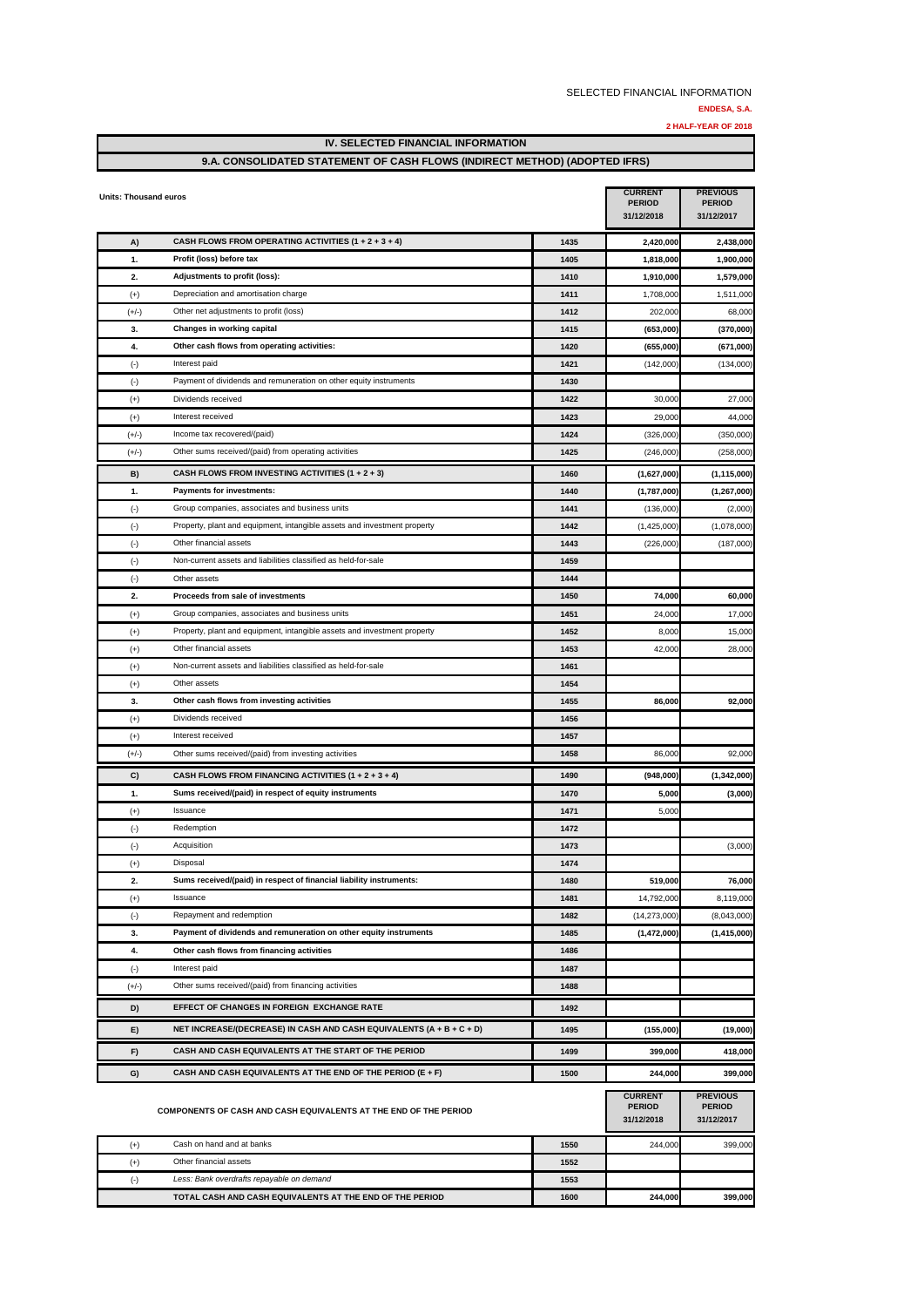### SELECTED FINANCIAL INFORMATION **ENDESA, S.A. 2 HALF-YEAR OF 2018**

### **IV. SELECTED FINANCIAL INFORMATION 10. DIVIDENDS PAID**

|                                                                       |      |                         | <b>CURRENT PERIOD</b>      |                                  |                         | <b>PREVIOUS PERIOD</b>     |                                  |
|-----------------------------------------------------------------------|------|-------------------------|----------------------------|----------------------------------|-------------------------|----------------------------|----------------------------------|
|                                                                       |      | Euros / share<br>(X,XX) | Amount<br>(thousand euros) | No. of shares<br>to be delivered | Euros / share<br>(X,XX) | Amount<br>(thousand euros) | No. of shares<br>to be delivered |
| Ordinary shares                                                       | 2158 | 1.38                    | 1,463,545                  |                                  | 1.33                    | 1,411,316                  |                                  |
| Other<br>shares,<br>(non-voting<br>shares<br>redeemable shares, etc.) | 2159 |                         |                            |                                  |                         |                            |                                  |
| <b>Total dividends paid</b>                                           | 2160 | 1.38                    | 1,463,545                  |                                  | 1.33                    | 1,411,316                  |                                  |
| a) Dividends charged to profit and loss                               | 2155 | 1.38                    | 1,463,545                  |                                  | 1.33                    | 1,411,316                  |                                  |
| b) Dividends charged to reserves or<br>share premium                  | 2156 |                         |                            |                                  |                         |                            |                                  |
| c) Dividends in kind                                                  | 2157 |                         |                            |                                  |                         |                            |                                  |
| d) Flexible payment                                                   | 2154 |                         |                            |                                  |                         |                            |                                  |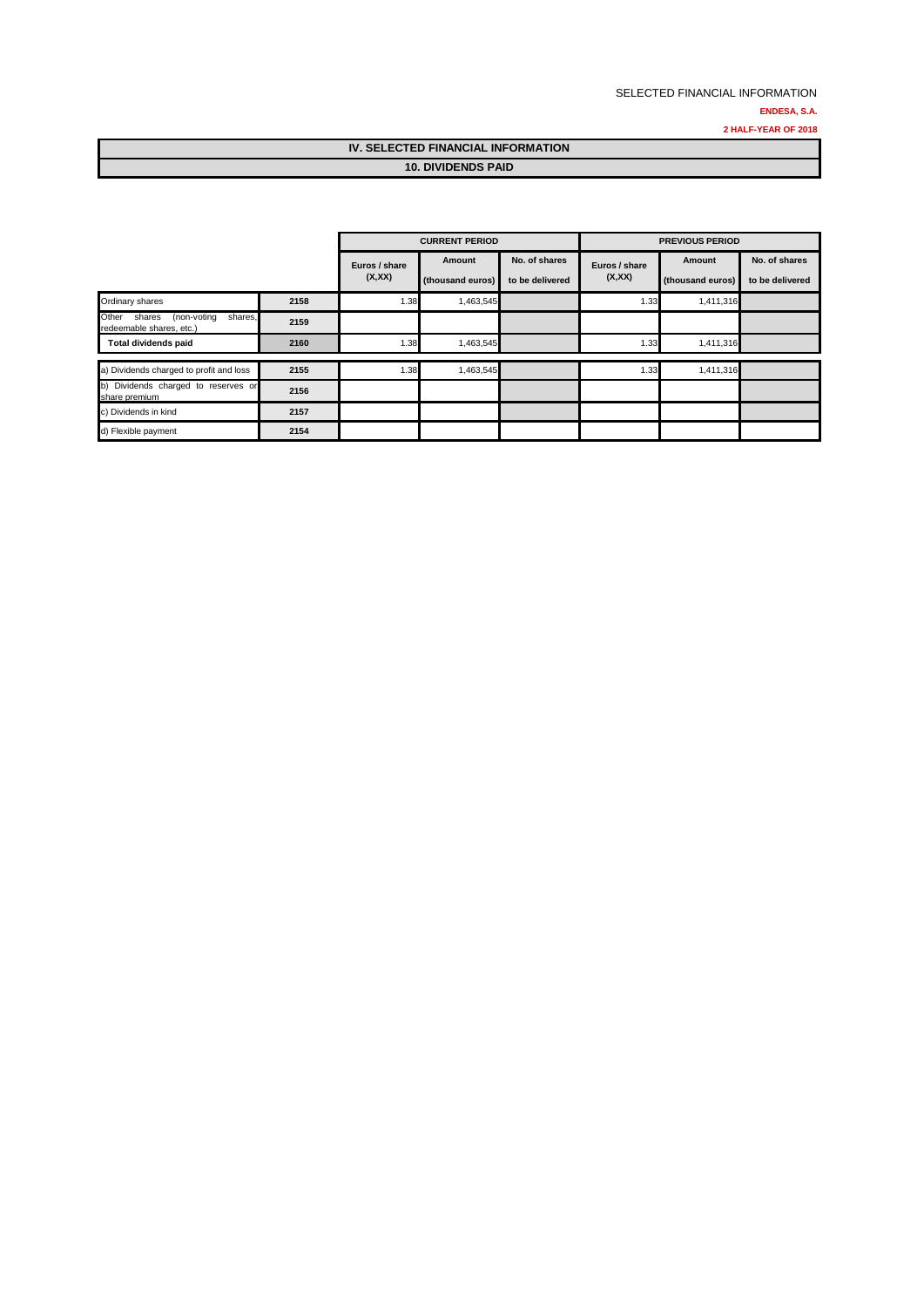#### **2 HALF-YEAR OF 2018**

### **IV. SELECTED FINANCIAL INFORMATION 11. SEGMENT INFORMATION**

#### **Units: Thousand euros**

|                        | Distribution of revenue by geographic area |                   |                 |                     |                 |
|------------------------|--------------------------------------------|-------------------|-----------------|---------------------|-----------------|
|                        |                                            | <b>INDIVIDUAL</b> |                 | <b>CONSOLIDATED</b> |                 |
| <b>GEOGRAPHIC AREA</b> |                                            | <b>CURRENT</b>    | <b>PREVIOUS</b> | <b>CURRENT</b>      | <b>PREVIOUS</b> |
|                        |                                            | <b>PERIOD</b>     | <b>PERIOD</b>   | <b>PERIOD</b>       | <b>PERIOD</b>   |
| Spanish market         | 2210                                       | 1,965,984         | 1,761,080       | 17,686,000          | 17,659,000      |
| International market   | 2215                                       | 2,975             | 2,357           | 1,869,000           | 1,897,000       |
| a) European Union      | 2216                                       | 2,543             | 1,821           | 1,809,000           | 1,840,000       |
| a.1) Euro Area         | 2217                                       | 2,446             | 1,821           | 1,754,000           | 1,826,000       |
| a.2) Non-Euro Area     | 2218                                       | 97                |                 | 55,000              | 14,000          |
| b) Other               | 2219                                       | 432               | 536             | 60,000              | 57,000          |
| TOTAL                  | 2220                                       | 1,968,959         | 1,763,437       | 19,555,000          | 19,556,000      |

|                                                                      |      |                  | <b>CONSOLIDATED</b> |                |                 |
|----------------------------------------------------------------------|------|------------------|---------------------|----------------|-----------------|
|                                                                      |      | Ordinary revenue |                     | Profit (loss)  |                 |
| <b>SEGMENTS</b>                                                      |      | <b>CURRENT</b>   | <b>PREVIOUS</b>     | <b>CURRENT</b> | <b>PREVIOUS</b> |
|                                                                      |      | <b>PERIOD</b>    | <b>PERIOD</b>       | <b>PERIOD</b>  | <b>PERIOD</b>   |
| Generation and Supply                                                | 2221 | 17,621,000       | 17,509,000          | 404,000        | 273,000         |
| <b>Distribution</b>                                                  | 2222 | 2,784,000        | 2,750,000           | 1,047,000      | 1,048,000       |
| <b>Structure and Services</b>                                        | 2223 | 614,000          | 560,000             | 1,643,000      | 1,661,000       |
|                                                                      | 2224 |                  |                     |                |                 |
|                                                                      | 2225 |                  |                     |                |                 |
|                                                                      | 2226 |                  |                     |                |                 |
|                                                                      | 2227 |                  |                     |                |                 |
|                                                                      | 2228 |                  |                     |                |                 |
|                                                                      | 2229 |                  |                     |                |                 |
| (-) Adjustments and elimination of ordinary revenue between segments | 2230 | (824,000)        | (762,000)           | (1,668,000)    | (1,509,000)     |
| <b>TOTAL of reportable segments</b>                                  | 2235 | 20,195,000       | 20,057,000          | 1,426,000      | 1,473,000       |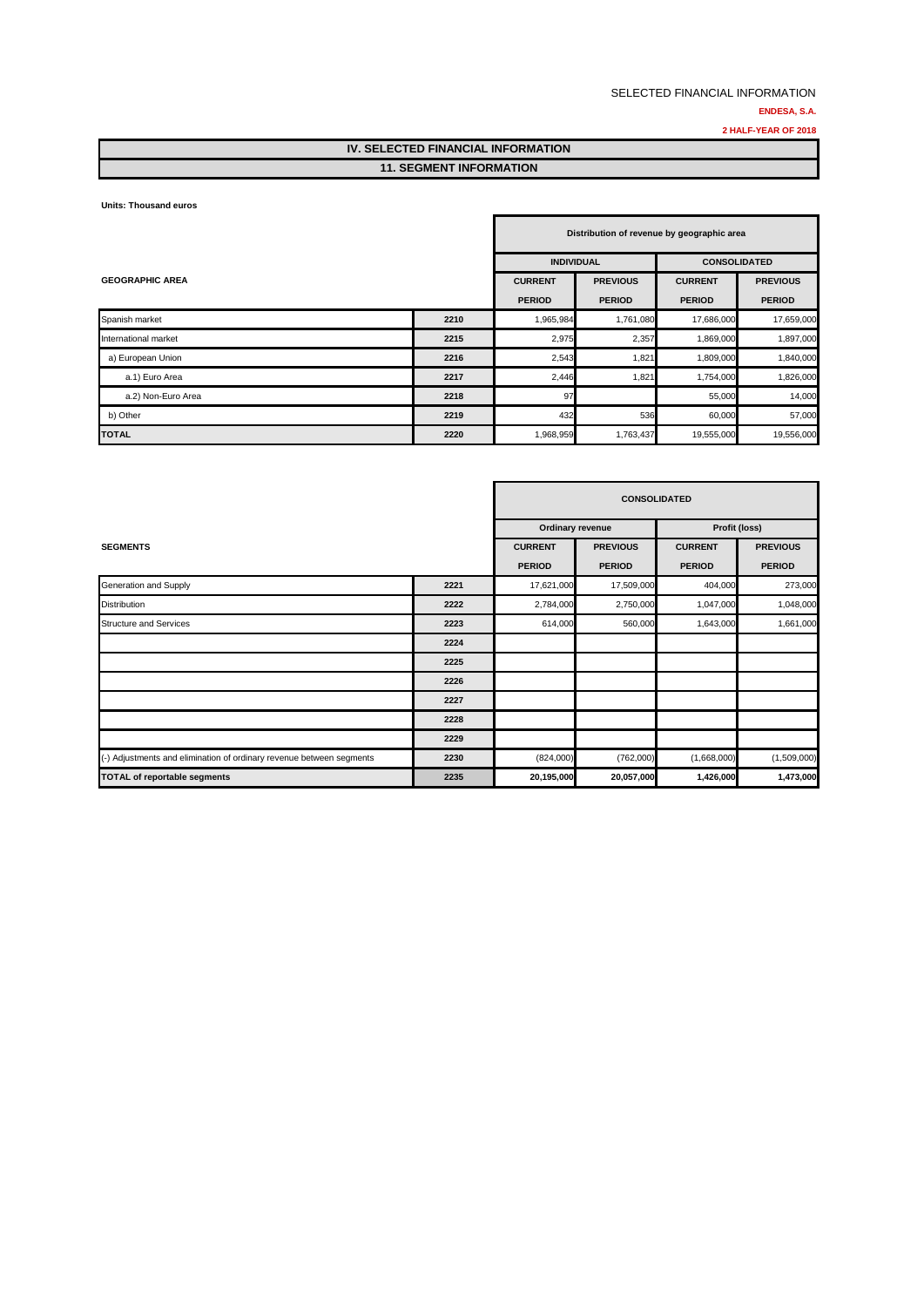**2 HALF-YEAR OF 2018**

# **IV. SELECTED FINANCIAL INFORMATION**

### **12. AVERAGE WORKFORCE**

|                          |      | <b>INDIVIDUAL</b>               |                                  |                                 | <b>CONSOLIDATED</b>              |
|--------------------------|------|---------------------------------|----------------------------------|---------------------------------|----------------------------------|
|                          |      | <b>CURRENT</b><br><b>PERIOD</b> | <b>PREVIOUS</b><br><b>PERIOD</b> | <b>CURRENT</b><br><b>PERIOD</b> | <b>PREVIOUS</b><br><b>PERIOD</b> |
| <b>AVERAGE WORKFORCE</b> | 2295 | 1,295                           | 1,405                            | 9,696                           | 9,856                            |
| Men                      | 2296 | 636                             | 690                              | 7.445                           | 7,601                            |
| Women                    | 2297 | 659                             | 715                              | 2,251                           | 2,255                            |

### **IV. SELECTED FINANCIAL INFORMATION 13. REMUNERATION RECEIVED BY DIRECTORS AND MANAGERS**

| <b>DIRECTORS:</b>                                                |      |                                 | Amount (thousand euros)          |  |  |
|------------------------------------------------------------------|------|---------------------------------|----------------------------------|--|--|
| Item of remuneration:                                            |      | <b>CURRENT</b><br><b>PERIOD</b> | <b>PREVIOUS</b><br><b>PERIOD</b> |  |  |
| Remuneration for membership on the board and/or board committees | 2310 | 1,365                           | 1,305                            |  |  |
| <b>Salaries</b>                                                  | 2311 | 1,872                           | 1,869                            |  |  |
| Variable remuneration in cash                                    | 2312 | 3,017                           | 3,149                            |  |  |
| Share-based remuneration systems                                 | 2313 |                                 |                                  |  |  |
| <b>Termination benefits</b>                                      | 2314 |                                 |                                  |  |  |
| Long-term savings systems                                        | 2315 | 626                             | 600                              |  |  |
| Other items                                                      | 2316 | 352                             | 328                              |  |  |
| <b>TOTAL</b>                                                     | 2320 | 7,232                           | 7,251                            |  |  |

|                                     |      | Amount (thousand euros)         |                                  |
|-------------------------------------|------|---------------------------------|----------------------------------|
| <b>MANAGERS:</b>                    |      | <b>CURRENT</b><br><b>PERIOD</b> | <b>PREVIOUS</b><br><b>PERIOD</b> |
| Total remuneration paid to managers | 2325 | 16,423                          | 12,444                           |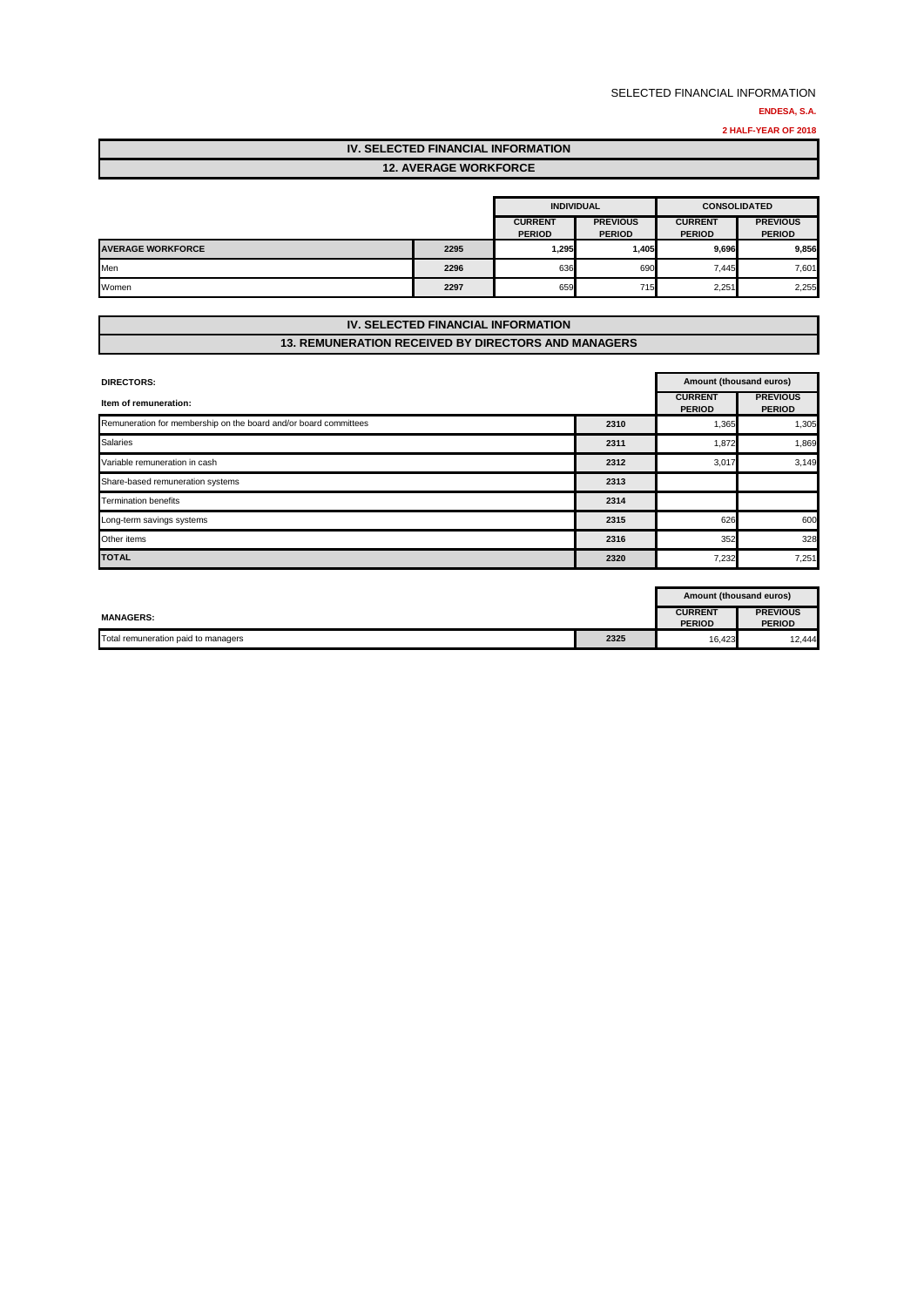### **14. RELATED-PARTY TRANSACTIONS AND BALANCES (1/2)**

**Units: Thousand euros**

|                                                        |      | <b>CURRENT PERIOD</b>       |                           |                                               |                          |              |  |
|--------------------------------------------------------|------|-----------------------------|---------------------------|-----------------------------------------------|--------------------------|--------------|--|
| <b>EXPENSES AND REVENUE</b>                            |      | Significant<br>shareholders | Directors and<br>managers | Group employees,<br>companies and<br>entities | Other related<br>parties | <b>Total</b> |  |
| 1)<br>Finance costs                                    | 2340 | 94,000                      |                           |                                               |                          | 94,000       |  |
| 2)<br>Leases                                           | 2343 |                             |                           |                                               |                          |              |  |
| Services received<br>3)                                | 2344 | 40,000                      |                           |                                               | 20,000                   | 60,000       |  |
| 4)<br>Purchase of inventories                          | 2345 | 156,000                     |                           |                                               |                          | 156,000      |  |
| 5)<br>Other expenses                                   | 2348 | 353,000                     |                           |                                               |                          | 353,000      |  |
| <b>TOTAL EXPENSES <math>(1 + 2 + 3 + 4 + 5)</math></b> | 2350 | 643,000                     |                           |                                               | 20,000                   | 663,000      |  |
| Finance income<br>6)                                   | 2351 | 3,000                       |                           |                                               |                          | 3,000        |  |
| $\vert 7)$<br>Dividends received                       | 2354 |                             |                           |                                               |                          |              |  |
| 8)<br>Services rendered                                | 2356 | 21,000                      |                           |                                               | 2,000                    | 23,000       |  |
| 9)<br>Sale of inventories                              | 2357 | (17,000)                    |                           |                                               |                          | (17,000)     |  |
| 10)<br>Other income                                    | 2359 | 120,000                     |                           |                                               |                          | 120,000      |  |
| TOTAL REVENUE $(6 + 7 + 8 + 9 + 10)$                   | 2360 | 127,000                     |                           |                                               | 2,000                    | 129,000      |  |

|                                                                     |      | <b>CURRENT PERIOD</b>       |                           |                                               |                          |              |  |
|---------------------------------------------------------------------|------|-----------------------------|---------------------------|-----------------------------------------------|--------------------------|--------------|--|
| <b>OTHER TRANSACTIONS:</b>                                          |      | Significant<br>shareholders | Directors and<br>managers | Group employees,<br>companies and<br>entities | Other related<br>parties | <b>Total</b> |  |
| Financing agreements: loans and capital contributions<br>(lender)   | 2372 |                             | 1,000                     |                                               |                          | 1.000        |  |
| Financing agreements: loans and capital contributions<br>(borrower) | 2375 | 3,000,000                   |                           |                                               |                          | 3,000,000    |  |
| Guarantees and collateral given                                     | 2381 |                             | 7,000                     |                                               |                          | 7.000        |  |
| Guarantees and collateral received                                  | 2382 | 120,000                     |                           |                                               |                          | 120.000      |  |
| Commitments assumed                                                 | 2383 | 108,000                     |                           |                                               |                          | 108,000      |  |
| Dividends and other earnings distributed                            | 2386 | 1,026,000                   |                           |                                               |                          | 1,026,000    |  |
| Other transactions                                                  | 2385 | 195,000                     |                           |                                               |                          | 195,000      |  |

|                                        |      | <b>CURRENT PERIOD</b>       |                           |                                               |                          |              |
|----------------------------------------|------|-----------------------------|---------------------------|-----------------------------------------------|--------------------------|--------------|
| <b>BALANCES ON THE REPORTING DATE:</b> |      | Significant<br>shareholders | Directors and<br>managers | Group employees,<br>companies and<br>entities | Other related<br>parties | <b>Total</b> |
| 1)<br>Trade receivables                | 2341 | 239,000                     |                           |                                               | 1,000                    | 240,000      |
| (2)<br>Loans and credit given          | 2342 |                             | 1,000                     |                                               |                          | 1.000        |
| 3)<br>Other receivables                | 2346 | 222,000                     |                           |                                               |                          | 222,000      |
| TOTAL RECEIVABLES $(1 + 2 + 3)$        | 2347 | 461,000                     | 1,000                     |                                               | 1,000                    | 463.000      |
| $\left(4\right)$<br>Trade payables     | 2352 | 1,155,000                   |                           |                                               | 1,000                    | 1,156,000    |
| 5)<br>Loans and credit received        | 2353 | 3,011,000                   |                           |                                               |                          | 3,011,000    |
| 6)<br>Other payment obligations        | 2355 | 229,000                     |                           |                                               |                          | 229,000      |
| TOTAL PAYABLES $(4 + 5 + 6)$           | 2358 | 4,395,000                   |                           |                                               | 1,000                    | 4,396,000    |